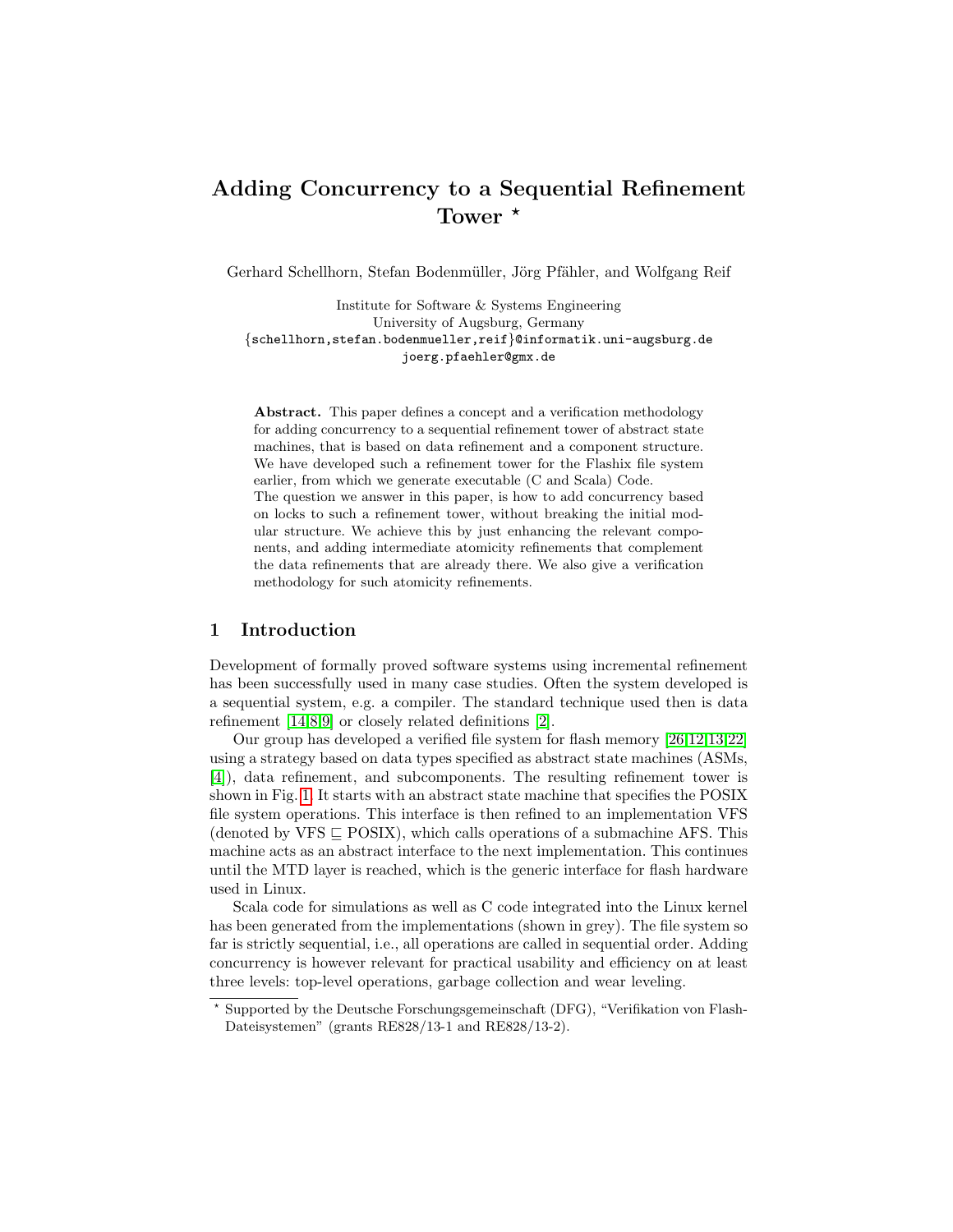Since existing refinement strategies are typically designed to start with an atomic specification that is refined to a concurrent system, this raises the question how to add concurrency a posteriori to intermediate levels of such a refinement tower without losing modularity and without having to start verification from scratch. This paper gives a positive answer to the question, by "shifting" parts of the refinement towers, i.e., by modifying individual specifications and implementations, to make them concurrent.

We will use erase block management (the EBM interface) and the concurrent implementation of wear leveling (WL) based on the interface Blocks as an example to demonstrate how concurrency is added. A specification of the sequential specifications and refinements involved has already been published in [\[23\]](#page-16-6).

The next section will give a simplified version of the relevant sequential specifications and implementation, to demonstrate in Section [3](#page-4-0) how concurrency using locks is added and how restrictions are encoded as ownership constraints. Section [4](#page-8-0) informally introduces the well-known concept of linearizability as the relevant concept to verify correctness of concurrent implementations, and shows how the proof of linearizability can be split into one of

<span id="page-1-0"></span>



data refinement (that reuses the original proof) and one of atomicity refinement. Section [5](#page-9-0) will give a proof strategy based on rely-guarantee proofs and reduction. Both have been implemented in our KIV [\[11\]](#page-16-7) theorem prover. The specifications and proofs for the case study are available online [\[18\]](#page-16-8). Section [6](#page-14-0) gives related work, and Section [7](#page-15-2) concludes.

# 2 The Refinement for Wear Leveling

Flash hardware is partitioned into erase blocks. Blocks can be written sequentially, and erased as a whole. Erasing wears out the block until it becomes unusable. Therefore, for efficient usage of a flash device, blocks must be worn out evenly. In particular if a device is filled to a large part with static data, the blocks with these data must sometimes be swapped with other (currently empty) blocks, that have often been modified and erased. This is called *wear leveling*. Wear leveling is hidden from the more abstract levels of the file system by the erase block manager (EBM) interface. The interface offers access to *logical blocks*. The task of the implementation (WL) is to map them to the physical blocks offered by the hardware, and to change the mapping when this is advisable, using an internal operation for wear leveling that has no effect (implements skip) for the interface EBM.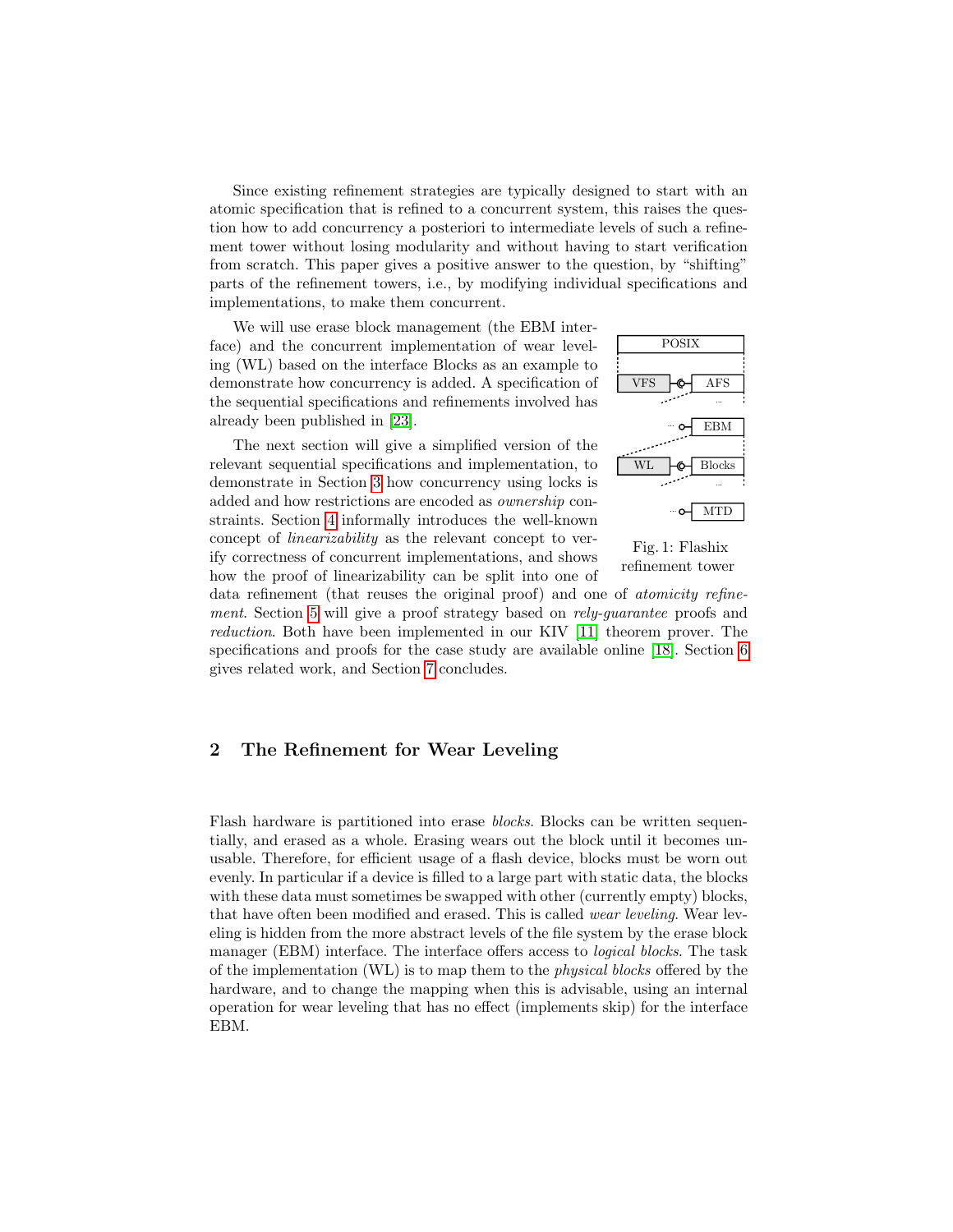An abstract specification of the erase block manager is given with the ASM EBM. The state consists of a function that maps logical block numbers to actual content and a set of currently used ("mapped") block numbers.

| state         | $Contents: nat \rightarrow content$                          | $Mapped: set\langle nat\rangle$ |
|---------------|--------------------------------------------------------------|---------------------------------|
| initial state | $Contents = \lambda n$ . empty $\wedge$ Mapped $= \emptyset$ |                                 |

For simplicity, we do not specify content, except for a default value empty. The interface of EBM shown in Fig. [2](#page-2-0) allows to read and to write the content of logical blocks. The operations use a semicolon to separate input and output parameters.

<span id="page-2-0"></span>

| $ebm.write(lnum, c)$<br>$Contents(lnum) \coloneqq c$ | A |
|------------------------------------------------------|---|
| $Mapped \coloneqq Mapped \cup \{lnum\}$              | а |
| $ebm.read(lnum; c)$                                  | d |
| if $\neg$ lnum $\in$ Mapped then                     | В |
| $c \coloneqq \text{empty}$                           | h |
| else                                                 |   |
| $c \coloneq$ Contents (pnum)                         | k |
| Fig. 2: Sequential                                   | l |
| specification of the erase                           |   |
|                                                      |   |

block manager (EBM)

The implementation of EBM is given by the ASM WL together with a specification Blocks as a submachine. This refinement introduces the distinction between logical and physical blocks. Blocks allows reading and writing of physical blocks while WL is responsible for the mapping of logical to physical blocks. Furthermore, the wear eveling algorithm is implemented in WL.

To enable wear leveling each physical block in Blocks contains a header. This header stores which logical block is mapped to the physical block or if the block is currently unmapped  $(\perp)$ .

data  $header = \texttt{mapped}(\texttt{blockno}: \textit{nat}) \mid \bot$ data  $block = mkb(header : header, content : content)$ 

The state of Blocks is a function that maps physical block numbers to blocks. Initially all blocks are unmapped and empty.

state  $\text{Blocks}: \text{nat} \rightarrow \text{block}$  initial state  $\text{Blocks} = \lambda \text{ m. mkb}(\perp, \text{empty})$ 

The interface of Blocks as shown in Fig. [3](#page-3-0) provides additional functionality to write and read the header of a physical block. Accessing the content of a block requires it to be mapped, i.e., the header of the block must not be  $\perp$ . For wear leveling the interace also offers an interface operation **blocks** get wl that returns two physical blocks from and to, that are suitable for wear leveling. The actual decision is based on erase counts (also stored in block headers), but we leave the concrete implementation open here. To signal that wear leveling is currently unnecessary, the operation returns a block from with an unmapped header.

The operations of WL are depicted in Fig. [4.](#page-4-1) To avoid scanning the headers of all blocks, the state of WL maintains an in-memory mapping from logical block numbers to headers, which contain the corresponding physical block numbers if the logical block is mapped.

state  $LMap : nat \rightarrow header$  initial state  $LMap = \lambda n$ . ⊥

Reading and writing of content delegates to the corresponding operations of Blocks by following  $LMap$ . If a logical block is unmapped, the write operation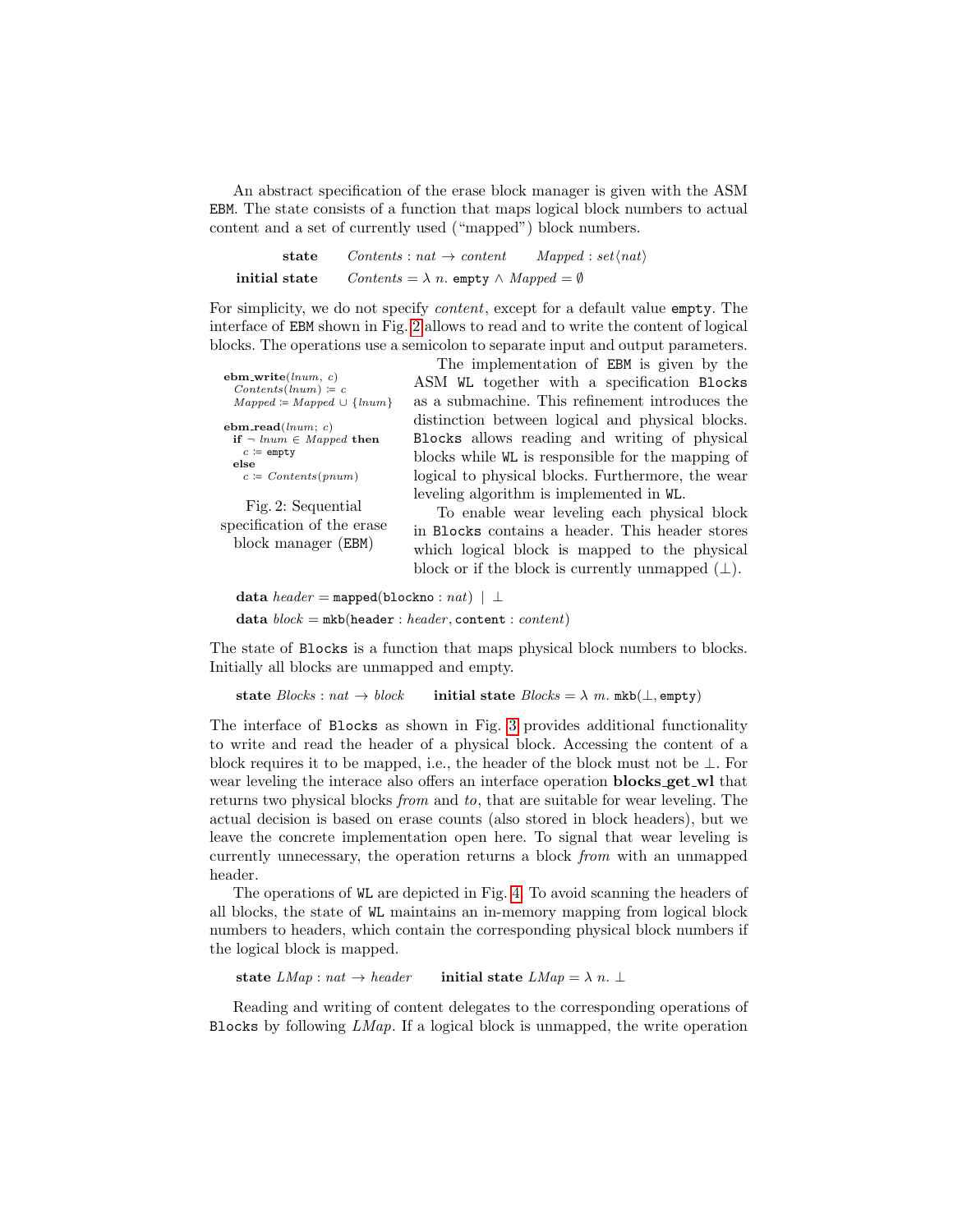```
blocks write(pnum, c)
pre \text{Blocks}(pnum).header \neq \botBlocks(num).content \coloneqq cblocks read(pnum; c)
pre \text{Blocks}(pnum).header \neq \botc \coloneqq Blocks(pnum).content
blocks_write_h(pnum, h)h \coloneqq \mathit{Blocks}(\mathit{pnum}).header
blocks read h(pnum; h)
  Blocks(num).header \coloneqq hblocks map(; pnum)
                                                                             choose \overline{m} with
                                                                               Blocks(m).header = \botin
                                                                               pnum \coloneqq mblocks_get_wl(; from, to)
                                                                             choose \sqrt{m_1},\ \overline{m_2} with
                                                                               Blocks(m_2).header = \bot/* \wedge m_1, m_2 are suitable
                                                                                     for wear leveling */
                                                                             in
                                                                               from \coloneqq m_1, to \coloneqq m_2
```
Fig. 3: Sequential specification of the physical block layer (Blocks)

first maps this block to an unused physical block by writing a header and updating LMap. Therefore Blocks provides an operation **blocks map** that returns a fresh block that can be mapped.

The wear leveling operation wl wear leveling, that is not visible to the clients, first requests a pair of blocks to be wear leveled by calling blocks get wl. If the from Block is mapped, its header and content are copied to the to Block and LMap is updated. We leave away many details here, that ensure, that crashing in the middle of wear leveling will result in a consistent state, see [\[23\]](#page-16-6).

To prove the refinement  $\texttt{WL} \subseteq \texttt{EBM}$  three invariants are established in WL.

 $injective(Imap) \leftrightarrow$  $\forall n_1, n_2$ .  $\text{Im}ap(n_1) \neq \bot \land \text{Im}ap(n_2) \neq \bot \rightarrow \text{Im}ap(n_1) \neq \text{Im}ap(n_2)$  $lmaphlocks(lmap, blocks) \leftrightarrow$  $\forall n. \; \text{lmap}(n) \neq \bot \rightarrow \text{blocks}(\text{lmap}(n).block)$ .header = mapped $(n)$  $blockslmap(blocks, lmap) \leftrightarrow$  $\forall m. blocks(m). \mathtt{header} \neq \bot \rightarrow \mathit{lmap}(blocks(m). \mathtt{header}.\mathtt{blockno}) = \mathtt{mapped}(m)$ 

The three predicates guarantee a valid mapping between logical and physical blocks. injective prohibits that two logical blocks are mapped to the same physical block, lmapblocks ensures that each mapped physical block in lmap points to the correct logical block, and blockslmap ensures that each mapped physical block also has a matching entry in lmap.

The abstraction relation between states of the specification and states of the implementation ensures that mapped blocks in Mapped conform with mapped logical blocks in LMap and that contents of Contents conform to the contents of the mapped physical blocks in Blocks.

```
(\forall n. n \in Mapped \leftrightarrow LMap(n) \neq \bot)\wedge (\forall n. n \in Mapped \rightarrow Contents(n) = Blocks(LMap(n).blocko).content)
```
Together with the invariants this is sufficient to prove a data refinement using forward simulation.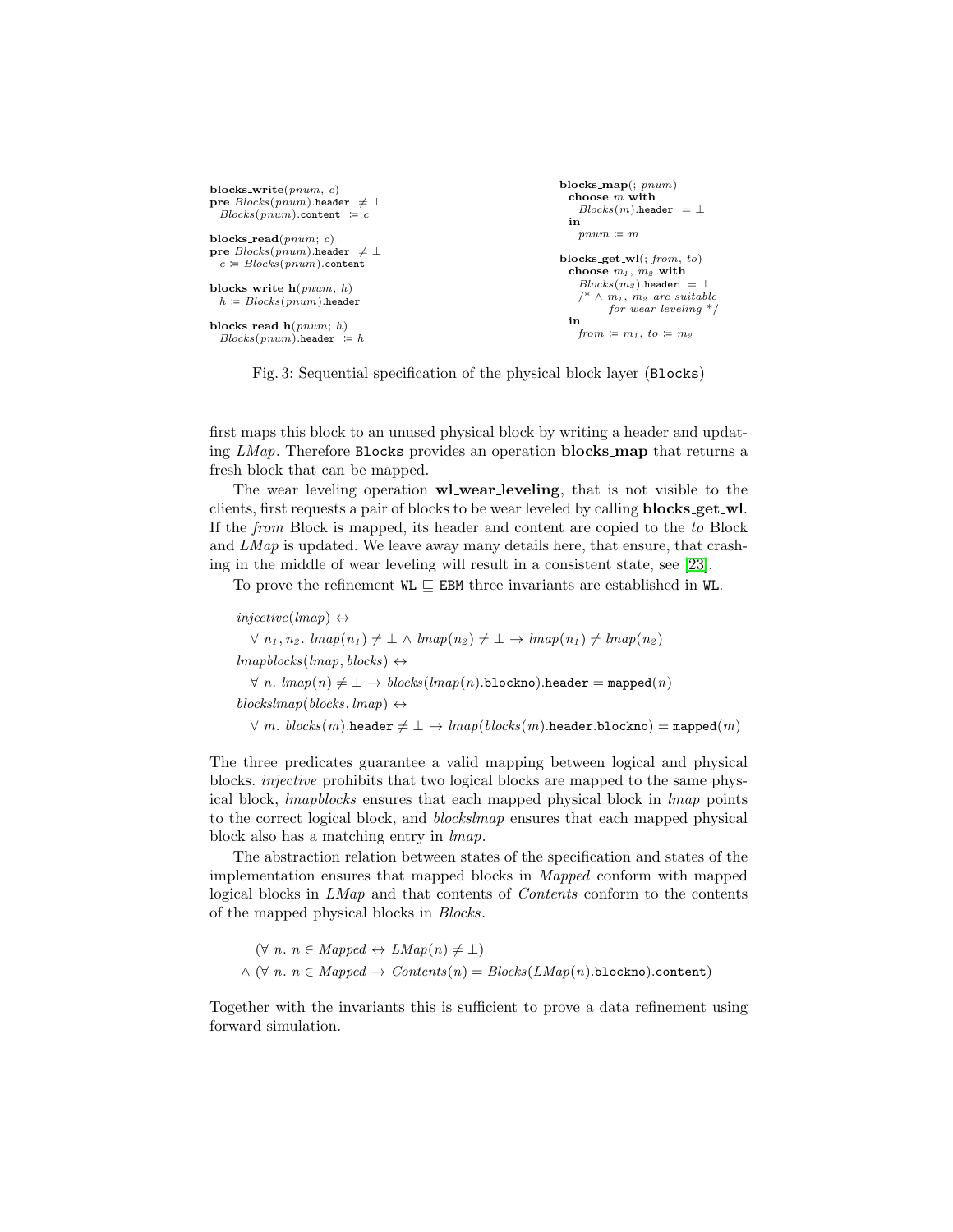```
wl.write(num, c)let pnum = 0 in
   if LMap(lnum) = \perp then
     blocks_map(; pnum);blocks_write_h(pnum, mapped(lnum));
     blocks write(pnum, empty);
     LMap(lnum) \coloneqq mapped(pnum);else
    pnum \coloneqq LMap(lnum).blockno;
   blocks_write(pnum, c);
wl\_read(lnum; c)if LMap(lnum) = \perp then
   c \coloneqq \text{empty};else
   let pnum = LMap(lnum).blockno in
    blocks read(nnum; c);
                                                          wl_wear_leveling()
                                                          internal
                                                            let h = \perp, c = \text{empty}from = 0, to = 0in
                                                              blocks_get_wl(; from, to);
                                                              blocks read h(from; h);
                                                              if h \neq \perp then
                                                                let lnum = h.blockno in
                                                                 blocks_read(from; c);blocks_write_h(to, h);blocks_write(to, c);LMap(lnum) \coloneqq mapped(to);
                                                                 blocks_write_h(from; \perp);
```
Fig. 4: Sequential implementation of the wear leveling layer (WL)

# <span id="page-4-0"></span>3 Adding Concurrency and Ownership

The sequential code calls the wear leveling operation at the end of every other operation. This causes small pauses in between operations. A better solution is to call wear leveling in a separate thread concurrently. This exploits that even the MTD hardware interface is capable of reading and writing different blocks concurrently. This is not possible for individual blocks, since these do not provide random access, but can be written sequentially only.

Adding concurrency implies that interface operations are now called concurrently by several threads, and it is natural to assume that they now have an atomic semantics (which is the natural semantics of ASMs, but was not required in a sequential context). We emphasize this, by writing  $EBM_{\text{At}}$  and  $Blocks_{\text{At}}$  for EBM and Blocks with atomic semantics, although the machines are the same. Assuming an atomic semantics for the implementation is however unrealistic.

A simple solution that enforces an atomic semantics for an implementation is to use a single global mutex, that is set before each operation and released afterwards. Doing so for the operations of WL would however prevent wear leveling from running concurrent.

An implementation of Blocks that uses such a simple locking strategy would be correct to enforce atomicity, but too restrictive as it would prevent concurrent access to different blocks. It would also not be sufficient for the correctness of WL. To understand this, consider the implementation of wl write in Fig. [4](#page-4-1) and a potential interleaving of two concurrent executions of this operation as depicted in Fig. [5.](#page-5-0) Here two threads  $tid_1$  and  $tid_2$  write two contents to different logical blocks  $lnum_1$  resp.  $lnum_2$ . Both logical blocks are unmapped so by calling blocks map unmapped physical blocks are chosen to be mapped. Although the operation is atomic it is possible that for  $tid_2$  the same physical block pnum is returned as for  $tid_1$  since  $tid_1$  has not written the new header yet. Both threads would then write to the same physical block, first different headers that point to  $lnum_1$  resp.  $lnum_2$ , then different contents  $c_2$  resp.  $c_1$ . After both writes finish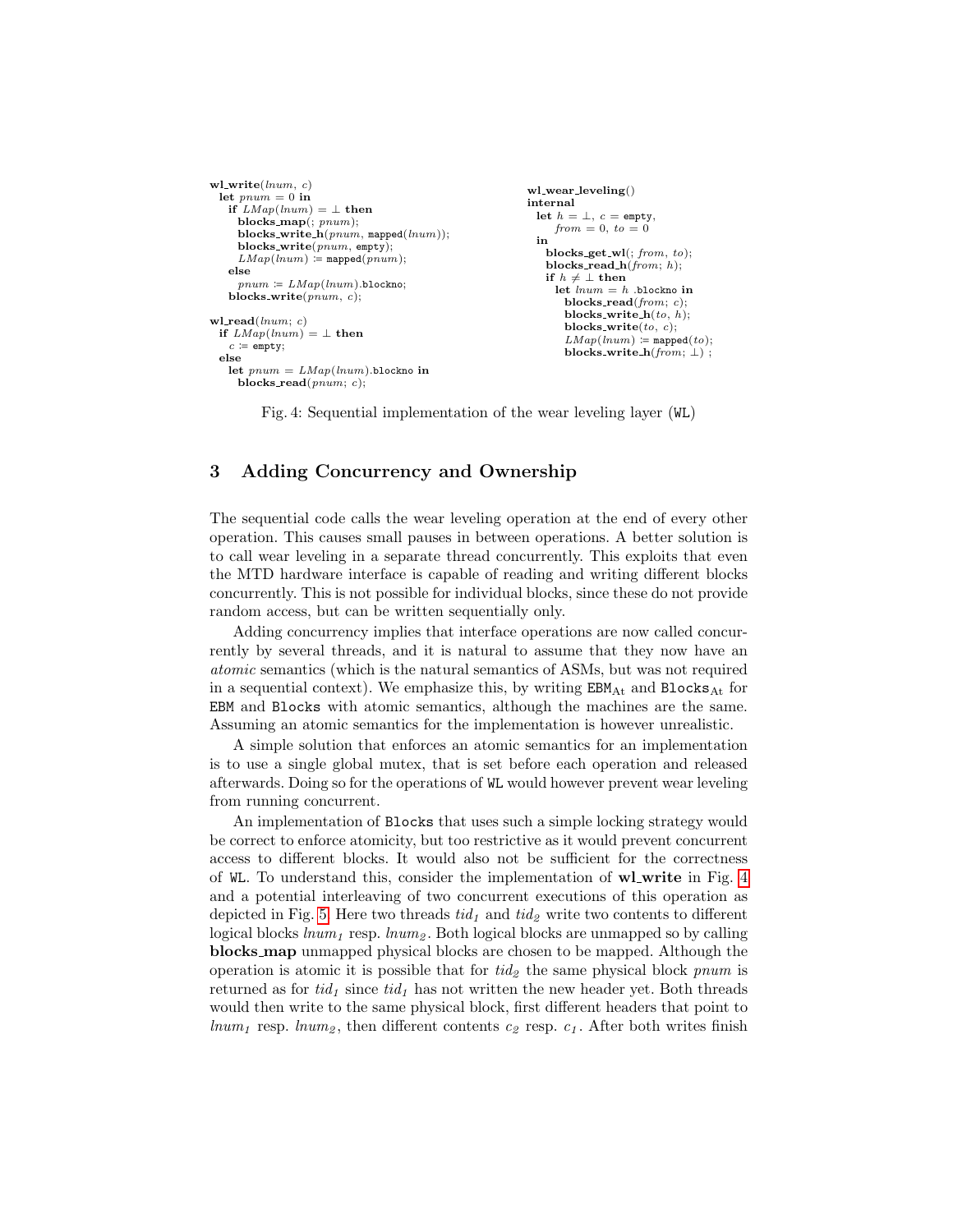<span id="page-5-0"></span>

Fig. 5: Critical interleaving of two **wl\_write** executions

an inconsistent state is reached to the effect that the written data of  $tid<sub>2</sub>$  is lost and the injectivity of the block mapping is violated.

A concept is needed that enforces on the level of Blocks that its implementation can assume that only one thread is writing each block at one time, and that headers are written by a single thread only.

The concept we use is that of threads owning data structures.

data owner = readers(tids:  $set{threshold}$ ) | writer(tid: threadid) **ghoststate**  $OBlocks : nat \rightarrow owner$   $OHeaders : owner$ 

An owner can either own a data structure non-exclusively (typically for reading) or exclusively for writing. That a thread owns all headers or some block for reading or writing is specified as two ghost variables *OHeaders* and *OBlocks*. To ensure, that clients of the extended interface  $\text{Blocks}_{\text{Owns}}$  shown in Fig. [7](#page-6-0) respect the ownership, we add preconditions to the operations, that request read-ownership for reading and write-ownership for writing blocks and headers. A thread that wants to call an operation of  $\text{Blocks}_{\text{Owns}}$  must now *acquire* ownership before it and can release ownership afterwards. For this purpose the interface is extended with two auxiliary acquire and release operations. These acquire and release full ownership, which is sufficient for the concurrent implementation of wear leveling given below. It is possible to add operations that acquire and release read-ownership too. Acquiring full ownership has the precondition that there is no current owner. If two threads now try to write the same block, one of them will violate the precondition of acquire (if it tries to acquire) or it will violate the precondition of writing (if it does not). But this is impossible, since submachine calls in implementations are checked to satisfy their preconditions.

Calls to acquire and release in the augmented code of wear leveling will now ensure, that ownership is properly acquired. They are used for verification, but are "ghost code" that is eliminated when generating executable code.

To make sure, that calls to acquire never violate their precondition, we have to use locks in the extended implementation of WL given in Fig. [8.](#page-7-0) The simple implementation we give here just uses mutexes.

data  $mutex = \texttt{free}$  | locked(tid: threadid)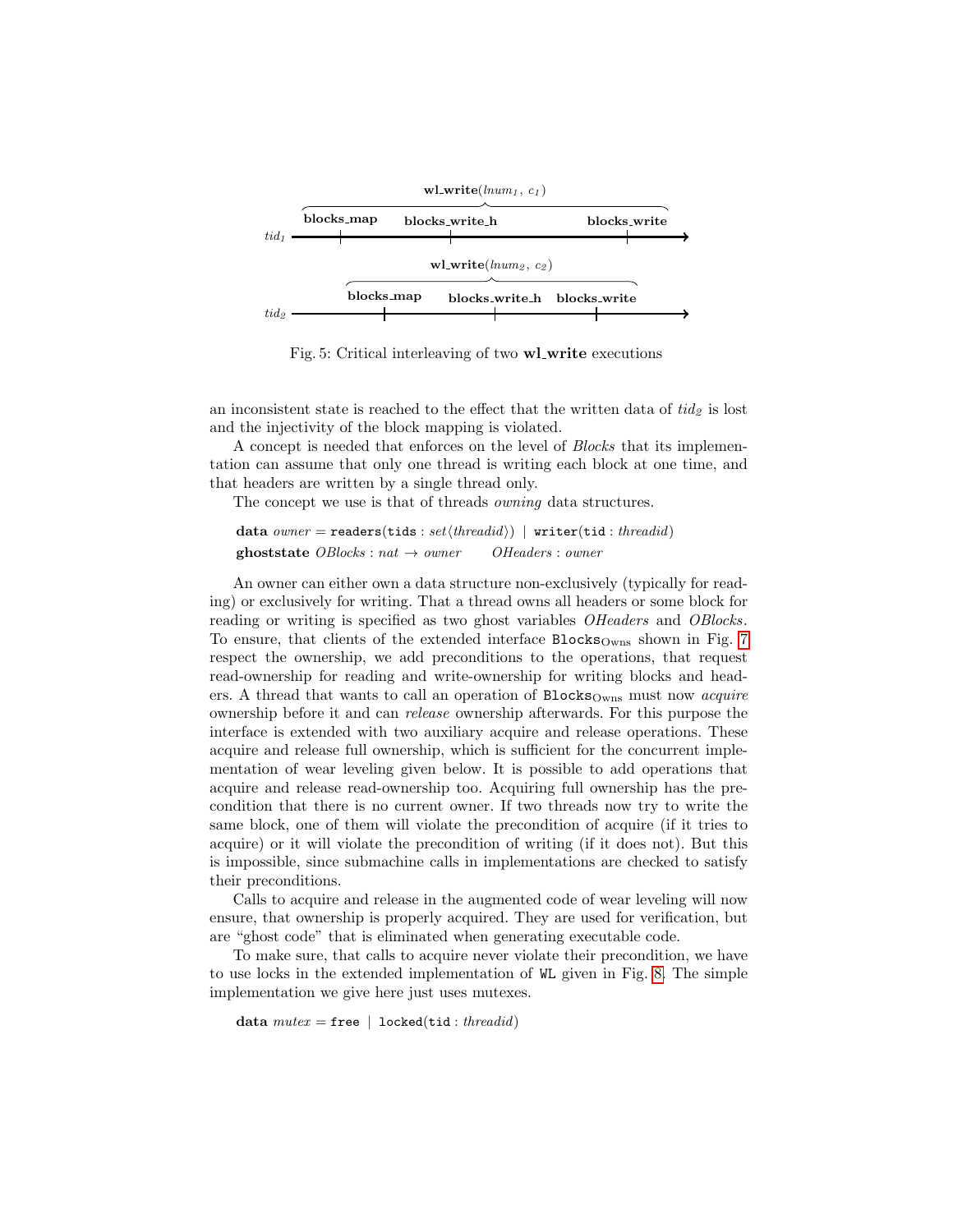```
blocks acquire(pnum)
pre OBlocks(pnum) = \texttt{readers}(\emptyset)atomic ghost
 OBlocks(pnum) \coloneqq \texttt{writer}(tid)blocks acquire h()
pre OHeaders = readers(\emptyset)atomic ghost
  OHeaders = writer(tid)
blocks write(pnum, c)
pre Blocks(pnum).header \neq \perp∧ tid ∈ O\overline{B}locks(pnum).writers
atomic
 Blocks(pnum).content \equiv cblocks_write_h(pnum, h)\mathbf{pre} \text{tid} \in \widehat{OHeaders}.writers
    \land tid \in OBlocks(pnum).writers
atomic
 h \coloneqq Blocks(num).header
blocks_get_wl(; from, to)
\mathbf{pre}\ \mathit{tid} \in \mathit{OHeaders}. readers
atomic
 choose m_1, m_2 with
   \mathit{Blocks}(m_2).header = \bot/\hspace{-.15cm}{}^*\wedge m_1 is good for WL ^*/in
   from \coloneqq m_1, to \coloneqq m_2blocks release(pnum)
                                                     pre tid \in OBlocks(pnum). readers
                                                     atomic ghost
                                                       OBlocks(pnum) \coloneqq \mathtt{release}(tid, OBlocks(pnum))blocks release h()
                                                     pre tid ∈ OHeaders.readers
                                                     atomic ghost
                                                       OHeaders = \texttt{release}(tid, OHeaders)blocks read(pnum; c)
                                                     pre Blocks(pnum).header \neq \bot\land tid \in OBlocks(pnum).readers
                                                     atomic
                                                       c \coloneqq Blocks(pnum).content
                                                     blocks_read_h(pnum; h)
                                                     pre tid ∈ OHeaders.readers
                                                     atomic
                                                       Blocks(pnum).header \coloneqq hblocks map(; pnum)
                                                     pre tid \in \widehat{OHeaders}.readers
                                                     atomic
                                                       choose m with
                                                         Blocks(m).header = \botin
                                                         pnum \coloneqq m
```
Fig. 7: Atomic specification of the physical block layer with ownership  $(Blocks_{Owns})$ 

The locking and unlocking operations mutex lock and mutex unlock are specified as the atomic program statements given in Fig. [6.](#page-6-1) The definition of mutex lock uses the program construct atomic  $\varphi \{ \alpha \}$ . The atomic construct blocks the current thread until its guard  $\varphi$  is satisfied. Immediately afterwards, the program  $\alpha$  is executed in a single, indivisible step.

Fig. [8](#page-7-0) shows the result of applying sufficient locking and ownership acquisition to WL. Additionally, each atomic step gets an individual label (W1-W18, R1- R8, and WL1-WL21) to give assertions for this program point when reasoning about atomicity (see Sec. [5\)](#page-9-0). We refer to this concurrent implementation as  $W_{\text{Conc}}$ . The state of  $W_{\text{Cone}}$  is enhanced by a lock that protects the headers of all blocks, and locks for each logical block that protects its contents.

```
mutex lock(mutex)
 atomic (mutex = free) {
   mutex \coloneqq \mathtt{locked}(\mathit{tid})}
mutex\_unlock(mutex)pre mutex = \text{locked}(tid)mutex \coloneqq \mathbf{free}Fig. 6: Mutex locking
```
operations

```
state ... Lock : mutex \tLocks : nat \rightarrow mutex
```
We use mutexes for all locks, since they match our simplification of acquiring write-ownership only. The actual Erase-Block-Manager in Flashix employs reader-writer locks whenever parallel reading is unproblematic. The general locking concept of  $W_{\text{Conc}}$  is to acquire *Lock* only if the mapping from logical to physical blocks needs to be updated. This is the case when writing to an unmapped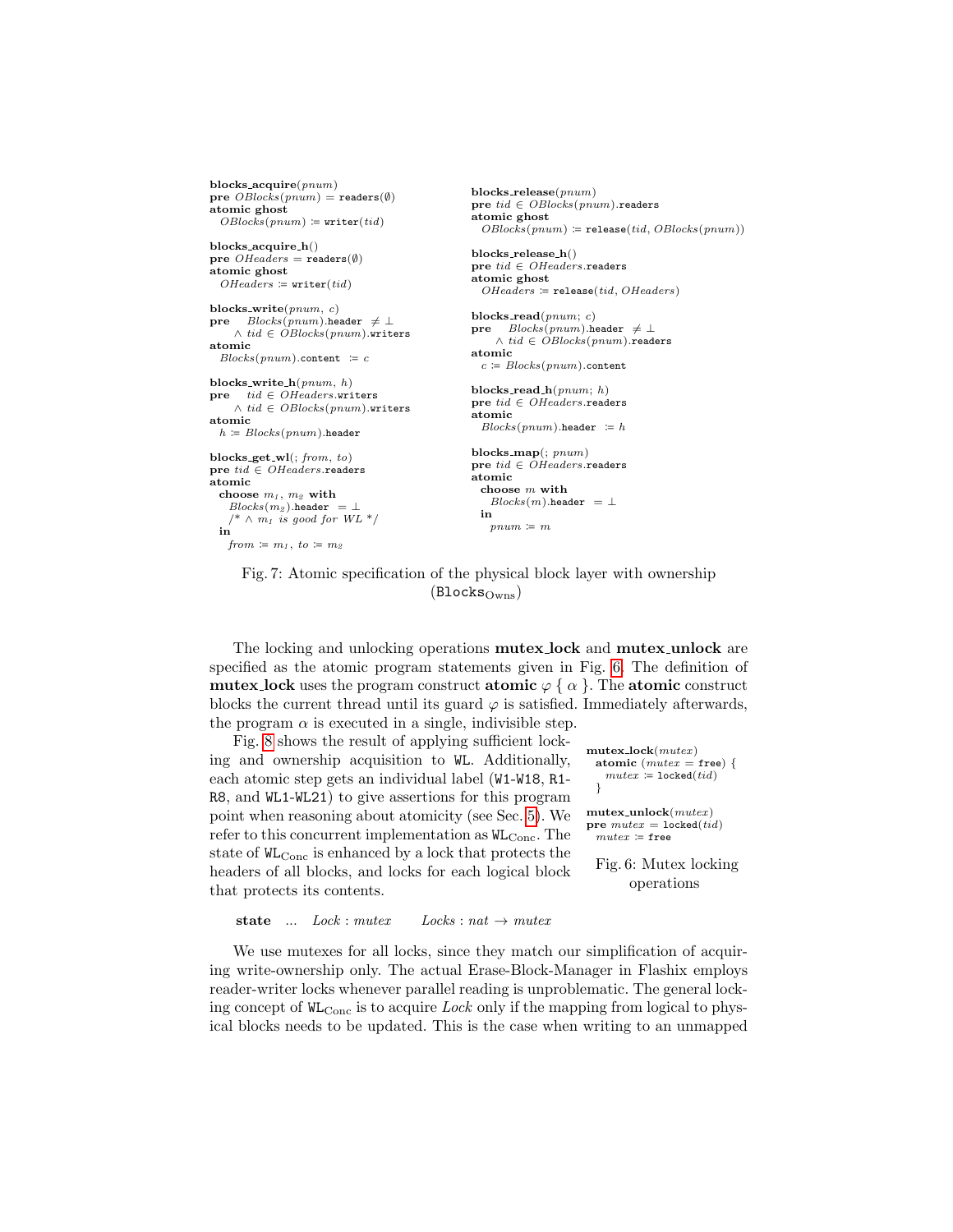<span id="page-7-0"></span>

|                | ${\bf w}$ l_write(lnum, c)                     |                            |                                                                 |
|----------------|------------------------------------------------|----------------------------|-----------------------------------------------------------------|
| W1             | let $pnum = 0$ in                              |                            |                                                                 |
| W <sub>2</sub> | $mutex\_lock(Lock);$                           |                            |                                                                 |
| W <sub>3</sub> | $mutex\_lock(Locks(lnum));$                    |                            | $wl$ -wear-leveling()                                           |
| W <sub>4</sub> | if $LMap(lnum) = \perp$ then                   |                            | internal                                                        |
| W <sub>5</sub> | $blocks \_\nacquire \_\nh(\cdot);$             |                            | let $h = \perp$ , $c =$ empty,                                  |
| W <sub>6</sub> | $blocks\_map(:, \text{pnum});$                 | WL1                        | $from = 0, to = 0$                                              |
| W7             | blocks_acquire $(pnum)$ ;                      |                            | in                                                              |
| W <sub>8</sub> | blocks_write_h( $pnum$ , mapped( $lnum$ ));    | WL <sub>2</sub>            | $mutex\_lock(Lock);$                                            |
| W9             | $blocks{\text{-}write}(pnum, \texttt{empty});$ |                            |                                                                 |
| W10            | blocks_release( $pnum$ );                      | WL3                        | $blocks \_\naequire \_\nh()$ ;<br>blocks_get_wl(; $from, to$ ); |
| W11            | $LMap(lnum) \coloneqq$ mapped $(pnum)$ ;       | WL4                        |                                                                 |
| W12            | $blocks$ -release_h();                         | WL5<br>WL6                 | blocks_read_h( $from; h$ );<br>if $h \neq \perp$ then           |
|                | else                                           | WL7                        | let $lnum = h$ .blockno in                                      |
| W13            | $pnum \coloneqq LMap(lnum)$ .blockno;          |                            | $mutex\_lock(Locks(lnum));$                                     |
| W14            | $mutex\_unlock(Lock);$                         | WL8<br>WL9                 | blocks_acquire $(from);$                                        |
| W15            | blocks_acquire $(pnum)$ ;                      |                            | blocks_read( $from; c);$                                        |
| W16            | blocks_write( $pnum, c$ );                     | <b>WL10</b>                | blocks_acquire $(to);$                                          |
| W17            | $blocks_{release(pnum)};$                      | WL11                       |                                                                 |
| W18            | $mutex\_unlock(Locks(lnum));$                  | <b>WL12</b>                | blocks_write_ $h(to, h);$                                       |
|                |                                                | <b>WL13</b>                | blocks_write $(to, c);$                                         |
|                | ${\bf w}$ l_read $(\textit{lnum}; c)$          | <b>WL14</b>                | $LMap(lnum) \coloneqq$ mapped(to);                              |
| R1             | $mutex\_lock(Locks(lnum));$                    | <b>WL15</b>                | blocks_write_h(from; $\perp$ );<br>blocks_release $(to);$       |
| R2             | if $LMap(lnum) = \perp$ then                   | <b>WL16</b>                | blocks_release( $from$ );                                       |
| R <sub>3</sub> | $c \coloneqq \text{empty}$                     | <b>WL17</b>                |                                                                 |
|                | else                                           | <b>WL18</b><br><b>WL19</b> | $mutex\_unlock(Locks(lnum));$<br>$blocks$ .release_h();         |
| R <sub>4</sub> | let $pnum = LMap(lnum)$ .blockno in            |                            |                                                                 |
| R <sub>5</sub> | blocks_acquire $(pnum)$ ;                      | <b>WL20</b>                | $mutex\_unlock(Lock);$                                          |
| R <sub>6</sub> | blocks_read( $pnum; c$ );                      |                            |                                                                 |
| R7             | blocks_release( $pnum$ );                      |                            |                                                                 |
| R8             | $mutex\_unlock(Locks(lnum));$                  |                            |                                                                 |

Fig. 8: Concurrent implementation of the wear leveling layer  $(W_{\text{Conc}})$ 

block or when wear leveling is active. Otherwise, locking only one individual Locks(lnum) of a specific logical block lnum is sufficient. This lock protects the corresponding entry  $LMap(lnum)$  of the block mapping as well as the content of the physical block  $LMap(lnum)$ . blockno. With this strategy multiple reads and writes to different, mapped logical blocks are possible, even in parallel to wear leveling.

One exception is that the Lock has to be acquired in every **wl\_write** execution (W2-W14 in Fig. [8\)](#page-7-0), at least for a short amount of time. This is due to the locking hierarchy that is employed to avoid deadlocks. When running in parallel, it is possible that a wl\_write and wl\_wear\_leveling may both need to acquire Lock and the same  $Locks(lnum)$ , so it must be ensured that those operations request the locks in the same order. Because wl\_wear\_leveling needs

<span id="page-7-1"></span>

Refinement of the Erase-Block-Manager

to be owner of OHeaders to get suitable physical blocks at WL4 before a logical block can be locked, wl\_write must request  $Lock$  (W2) ahead of requesting  $Locks(lnum)$  (W3).

Fig. [9](#page-7-1) shows the resulting refinement of  $\texttt{EBM}_{\text{At}}$ . Proving  $\texttt{WL}_{\text{Conc}} \sqsubseteq \texttt{EBM}_{\text{At}}$ using linearizability is discussed in detail in the next sections. It remains to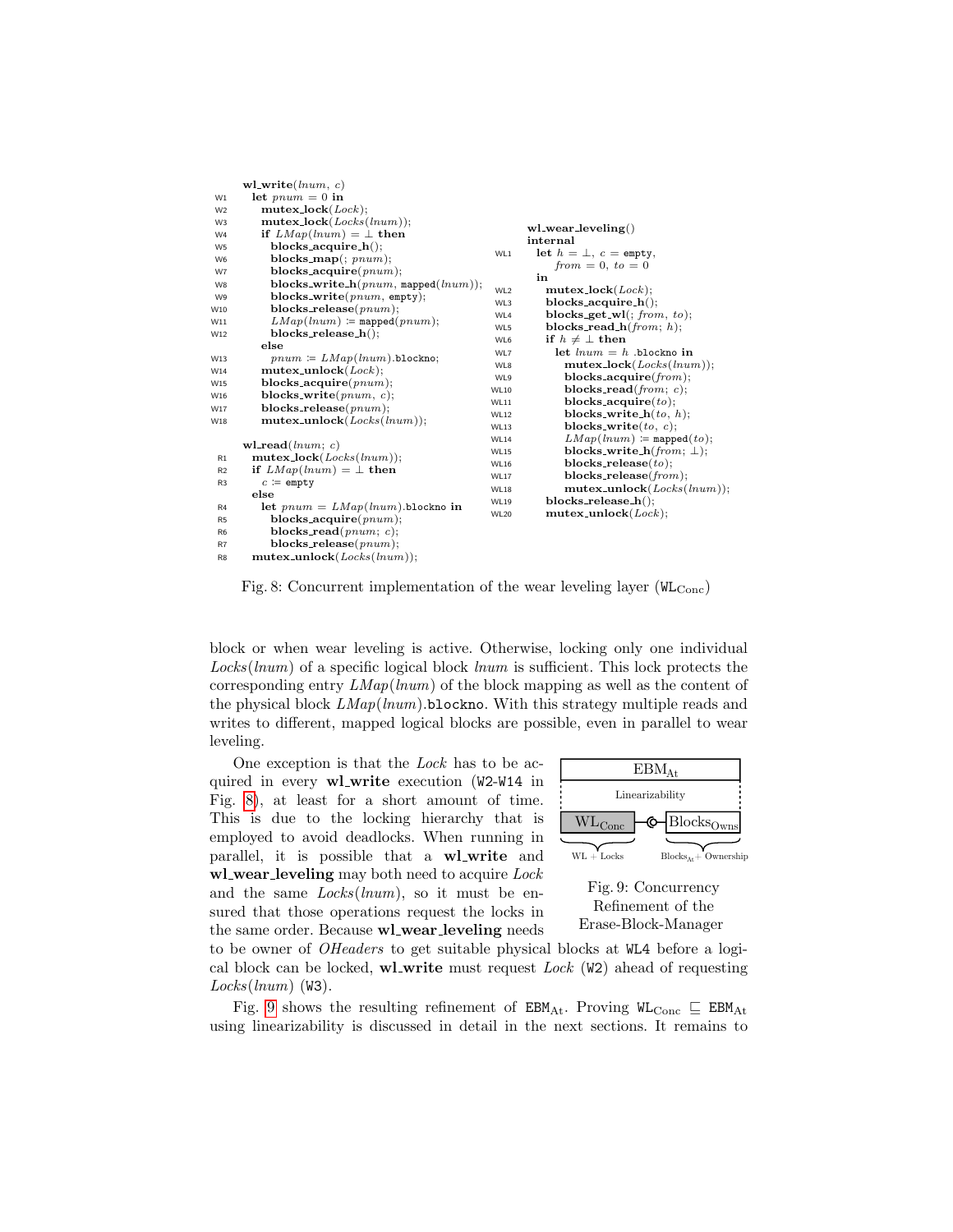integrate the new "shifted" refinement into the refinement tower. The layers above  $EBM_{\text{At}}$  can remain untouched since  $EBM_{\text{At}}$  is identical to  $EBM$ , and sequential use of  $EBM_{\text{At}}$  is not problematic. Below  $Blocks_{\text{Owns}}$  an adjustment is necessary: a simple one is to use a global lock around the operations of its implementation. Since the level is already close to the MTD hardware interface, the real solution propagates ownership down to ownerships at the hardware level (where blocks store a sequence of bytes instead of a header and content).

# <span id="page-8-0"></span>4 Linearizabilty and Atomicity Refinement

The standard correctness criterion we use to prove correctness of the refinement of EBMAt to WLConc from Fig. [9](#page-7-1) is linearizability. A formal definition can be found in [\[15\]](#page-16-9), we only give an informal description here.

A concurrent implementation CASM with nonatomic programs  $COP_i$  is linearizable to an atomic specification AASM with atomic operations  $AOP_i$ , if the input/output behaviors of each concurrent run can be explained by mapping them to the sequential input/output behavior of some sequential run of AASM.

is started at time  $l_i$  bata Refinement<br>
Some point in time  $l_i$ <br>  $\begin{array}{c}\n\text{Data Refinement} \\
\text{I} \ l_i \text{ are different. The}\n\end{array}$ <br>
Some point of the oper-<br>  $\begin{array}{c}\n\text{WL}_{\text{At}} \rightarrow \text{C} \\
\hline\n\end{array}$ The mapping between a concurrent and a sequential run is as follows: for each concurrent call of an operation  $COP_i$  that is started at time  $t_i$ and returns at time  $t_i'$  find some point in time  $l_i$ with  $t_i \leq l_i \leq t'_i$ , such that all  $l_i$  are different. The point is called the linearization point of the operation call. Then construct some sequential run of AASM that executes each corresponding abstract operation  $AOP_i$  atomically at time  $l_i$ . Note that even for fixed linearization points this may give several sequential runs if the abstract operations are nondeterministic.

<span id="page-8-1"></span>

Fig. 10: Splitting the refinement

A refinement from AASM to CASM then is linearizable, if for every concurrent run linearization points and an abstract sequential run can be found, such that all operation calls have the same inputs and outputs.

The clients of the interface then cannot distinguish the concurrent run from one, where each operation call is delayed until time  $l_i$ , executes  $AOP_i$  atomically and then is delayed again until time  $t_i'$ .

in this may give<br>  $l_i$ . Note that<br>
it this may give<br>
fract operations<br>
Fig. 10: Splitting<br>
Fig. 10: Splitting<br>
Fig. 10: Splitting<br>
refinement<br>
run linearization points and an abstrant<br>
and an abstrant<br>
intermediate machin Our proof technique will use an intermediate machine  $at(W_{Conc})$  that is the same as  $W_{\text{Cone}}$ , but executes the code of each operation as one atomic step. This splits the refinement problem into three parts as shown in Fig. [10.](#page-8-1) The data refinement  $\texttt{WL}_{\text{At}} \subseteq \texttt{EBM}_{\text{At}}$ , that we have already proved (since the ASMs are the same as WL and EBM). Second, a trivial refinement  $at(W_{\text{Cone}}) \subseteq W_{\text{Aut}}$ that abstracts from the locking/unlocking (and acquire/release) instructions in  $at(WL_{Cone})$ , since the overall effect of locking/unlocking in one atomic step is empty. Finally, the *atomicity refinement*  $W_{\text{Conc}} \subseteq \text{at}(W_{\text{Conc}})$ , where both machines have the same data and operations, but different atomicity. Splitting the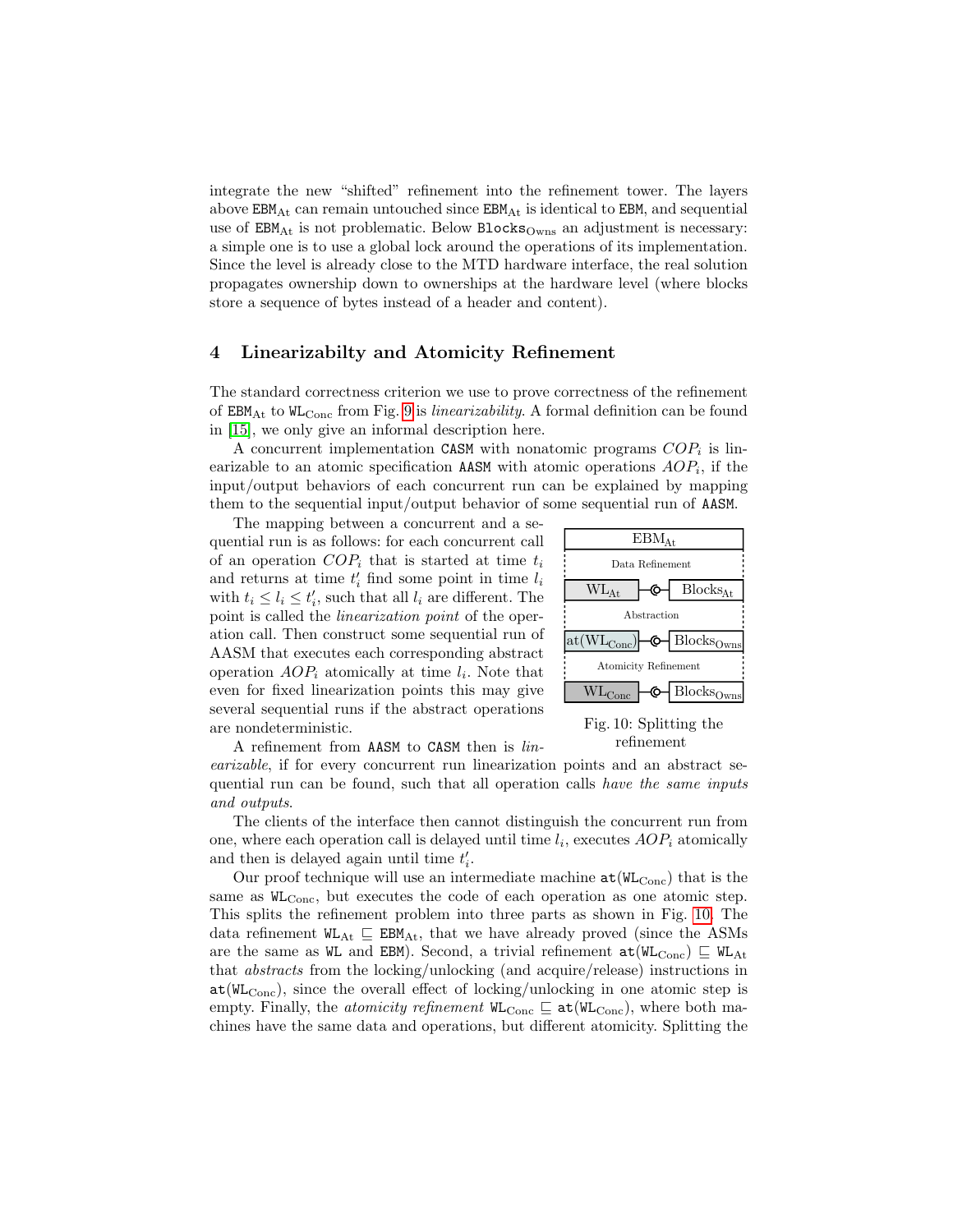refinement from an atomic AASM to a concurrent CASM by using an intermediate at(CASM), which executes the operations of CASM atomically, has the advantage that data refinement is completely decoupled from atomicity refinement.

The next section will describe a proof strategy for proving the atomicity refinement between  $at(W_{Conc})$  and  $W_{Conc}$ , which is the new problem we get from adding concurrency to the refinement tower.

# <span id="page-9-0"></span>5 Proof Strategy for Atomicity Refinement

The proof strategy we use to prove atomicity refinement consists of two steps. First we prove that the concurrent runs of  $W_{\text{Cone}}$  satisfy some assertions at all program points. These proofs use thread-local reasoning with the rely-guarantee calculus. They additionally ensure termination and deadlock-freedom, which are not implied by linearizability alone. Second we prove that based on the assertions, atomic program steps can be reduced to larger and larger atomic steps, until we arrive at  $at(WL_{Conc})$ . We sketch the basic strategy in the first subsection, and give results for the case study in Section [5.2.](#page-12-0)

#### 5.1 Rely-Guarantee Proofs and Reduction

The variant of the rely-guarantee calculus used here is similar to the one given in [\[30\]](#page-17-1), Section 5. The basic correctness statement<sup>[1](#page-9-1)</sup> is of the form

pre  $\land I \rightarrow \langle R, G, I, run, \alpha \rangle$  post

where program  $\alpha$  is assumed to be the sequential program of some thread, that executes atomic steps. These alternate with environment steps, where one environment step is an arbitrary sequence of steps of other threads.

The program is assumed to use the state variables  $x$ . Precondition  $pre$ , postcondition *post*, predicate  $run$ , and global invariant  $I$  are predicates over this state. The rely  $R$  and the guarantee  $G$  restrict environment and program steps. They are predicates over  $\underline{x}$  and  $\underline{x}'$ . We write arguments in predicates if they differ from the standard ones only.

The formula asserts, that program  $\alpha$ , when started in a state that satisfies precondition  $pre$  and global invariant  $I$ , will execute steps that satisfy  $G$  and preserve the invariant  $I$ , as long as all previous environment steps satisfy  $R$  and preserve I too. No program step will block, when at that time run holds. In addition, when all environment steps satisfy  $R$  and preserve  $I$ , then the program will either terminate and the final state will satisfy *post*, or it will stop in a blocked state where run is false.

The calculus to prove such formulas in KIV is based on symbolic execution. The basic rule to execute one atomic step at label  $L$ , that is annotated with an

<span id="page-9-1"></span><sup>&</sup>lt;sup>1</sup> The notation in [\[30\]](#page-17-1) is:  $\alpha$  sat (pre,  $R \wedge (I \rightarrow I(\underline{x}'))$ , run,  $G \wedge (I \rightarrow I(\underline{x}'))$ , post)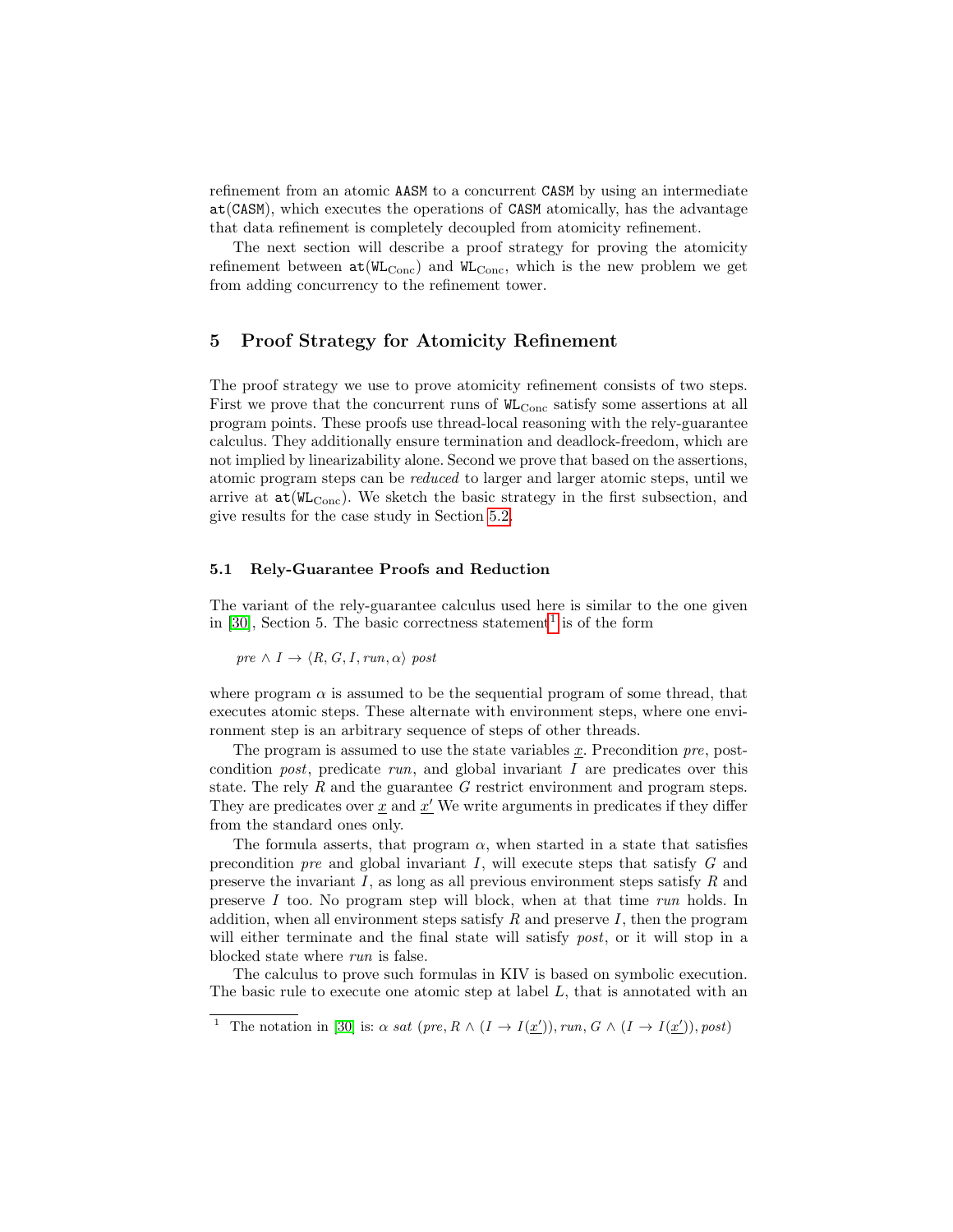assertion  $\varphi_L$  is

$$
pre \wedge I \rightarrow \varphi_L \wedge (run \rightarrow \varphi)
$$
  
\n
$$
pre \wedge I \wedge \langle \alpha \rangle \underline{x} = \underline{x}' \rightarrow G(\underline{x}, \underline{x}') \wedge I(\underline{x}')
$$
  
\n
$$
pre(\underline{x_0}) \wedge \langle \alpha(\underline{x_0}) \rangle \underline{x_0} = \underline{x_1} \wedge R(\underline{x_1}, \underline{x}) \wedge I(\underline{x}) \rightarrow \langle R, G, I, run, \beta \rangle post
$$
  
\n
$$
pre \wedge I \rightarrow \langle R, G, I, run, L : \rangle * \varphi_L * \rangle \text{ atomic } \varphi \{\alpha\}; \beta \rangle post
$$

The rule reduces the conclusion at the bottom to premises. The first premise states that before executing  $\alpha$  the assertion at the initial label holds, and that the first step does not block ( $\varphi$  holds) whenever the *run* predicate is true.

The second premise uses the Dynamic Logic formula  $\langle \alpha \rangle \underline{x} = \underline{x}'$  which asserts that the sequential program  $\alpha$  has a terminating run that yields a state  $\underline{x}^{\prime}$ . The premise ensures that the first atomic step of the program, which executes  $\alpha$  is a step that satisfies  $G$  and preserves the invariant  $I$ .

The third premise continues symbolic execution with the rest of the program. Its precondition uses two sets  $\underline{x}_0$  and  $\underline{x}_1$  of fresh variables, to represent the two old states before and after the first atomic program step. The subsequent environment step from  $\underline{x}_1$  to the current state  $\underline{x}$  is assumed to satisfy R. Since rely steps preserve the invariant, it can be assumed for the current state again.

One common instance of the rule is a parallel assignment  $y := t$ , which can be viewed as an abbreviation for **atomic true**  $\{y := \underline{t}\}\$ . In this case the formula  $\langle \alpha \rangle \underline{x} = \underline{x}'$  reduces to  $y' = \underline{t} \wedge \underline{z}' = \underline{z}$ , where  $\underline{z}$  are the remaining variables from  $\underline{x}$  that are not assigned.

The rules for other constructs like conditionals resemble the usual rules for symbolic execution of programs, except that similar to the rule above they have rely steps in between program steps and side conditions for assertions and guarantee. For loops, a loop invariant (that holds at the start of each iteration) and a variant, that decreases with a wellfounded order are needed. Proofs for recursive routines need wellfounded induction.

Individual rely-guarantee proofs for single threads can be combined to a rely-guarantee property of a concurrent system. The crucial property that needs to hold for this to work, is that the relies and guarantees must be compatible: the guarantee of each thread  $G_{tid}$  must imply the relies  $R_{tid}$  of other threads  $tid' \neq tid$ . For our state machines where all threads are known to execute the same operations, the guarantee can be chosen to be  $G_{tid} := \bigwedge_{tid' \neq tid} R_{tid'}$ , the weakest guarantee possible that is trivially compatible. The system is deadlockfree, if the disjunction of all  $\bigvee_{tid} run_{tid}$  holds. When a mutex is used,  $run_{tid}$ is chosen to be  $lock = locked(tid) \vee lock = Free$  which implies this condition. This easily generalizes to the hierarchy of locks used in the case study.

In summary, to verify assertions for a specification of a concurrent state machine with operations  $OP_i$ , the user has to provide an invariant I, a rely  $R_{tid}$  and a predicate  $idle_{tid}$ . The latter describes states, where a thread is not currently executing an operation. From these predicate logic proof obligations (e.g. the R must be reflexive, initial states satisfy the invariant etc.) are generated, together with the following rely guarantee proof obligation for each operation.

 $tid \neq tid', I, idle_{tid}, pre_{tid} \vdash \langle R_{tid}, R_{tid'}, I, run_{tid}, OP_i \rangle$  idletid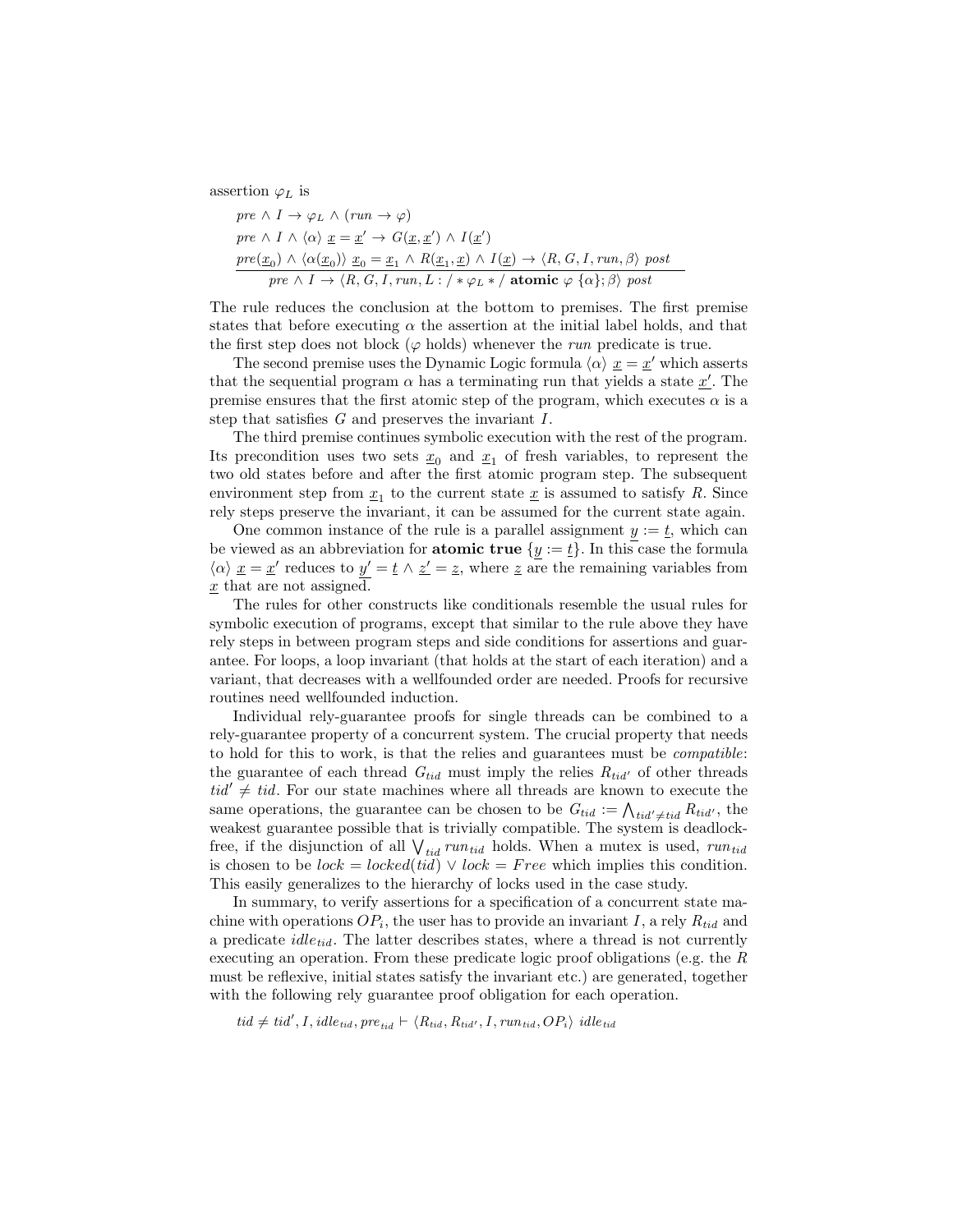Successful verification guarantees that each of the assertions  $\varphi_L$  holds every time a thread reaches label  $L$ , that the operations terminate and that the implementation is deadlock-free.

The verified assertions are then used to combine atomic statements to larger ones following Lipton's [\[19\]](#page-16-10) strategy of reduction. The idea is that a thread executing two atomic steps  $At_{L1}$  and  $At_{L2}$  (at labels L1 and L2) with an environment step in between is often equivalent to first executing the environment step, then  $At_{L1}$  and  $At_{L2}$  with no intermediate environment step. In this case the two steps can be merged together to form one atomic step.

Reverting the order of first executing  $At_{L1}$  and then an environment step is possible, if all steps of other threads, that could be a part of the environment step, commute to the right with  $At_{L1}$ , in the sense that executing them in both orders gives the same final state. In this case  $At_{L1}$  is called a *right mover*. Analogous

<span id="page-11-0"></span>
$$
At_{M}\overbrace{\left\langle A t_{L1} \atop s_{0} \right\rangle}^{s_{1}'} \xrightarrow{s_{2}'} s_{2}' \overbrace{\left\langle A t_{L1} \atop \sum A t_{L2} \right\rangle}^{At_{L1}} \overbrace{\left\langle A t_{L1} \atop A t_{L2} \right\rangle}^{At_{L2}}_{s_{0}} \xrightarrow{s_{1}} s_{1} \xrightarrow{s_{2}} s_{2} \xrightarrow{s_{3}} s_{3} \xrightarrow{s_{4}}
$$

<span id="page-11-1"></span>Fig. 11: 
$$
At_{L1}
$$
 commutes to the right of environment step  $At_M$ ;  $At_N$ 

to this, a step that commutes to left with all steps is called a left mover. Fig. [11](#page-11-0) shows an example, where the environment step consists of two steps  $At_M$  and  $At_N$  of other threads. The original run is shown at the bottom, the alternative run which allows executing  $At_{L1}$  and  $At_{L2}$  as one atomic step at the top. The intermediate states of the runs are different, but they reach the same final state.

The atomic steps of the programs can all be written in the form

$$
At_L \equiv L : / * \varphi_L * / \text{atomic } \varepsilon_L \text{ } \{\alpha_L\}
$$

where L is the label, and  $\varphi_L$  the assertion established. The guard  $\varepsilon_L$  is **true** for all statements, except locking instructions, cf. Figure [6.](#page-6-1) Program  $\alpha_L$  is either an assignment, or the call of a submachine operation. For a conditional or a while loop with test  $\delta$ ,  $\alpha_L$  is defined to be  $b := \delta$  using a fresh variable b, while binding a local variable let  $y = t$  in ... gives  $\alpha_L \equiv \{y := t\}$ . The formal condition for  $At_{L1}$  to commute to the right with  $At_{L2}$  executed by another thread is

$$
\varphi_L \wedge \varphi'_M \wedge \varepsilon_L \wedge \varepsilon'_M \wedge tid \neq tid' \wedge \langle \alpha_L; \alpha'_M \rangle \underline{x} = \underline{x}_0 \rightarrow \langle \alpha'_M; \alpha_L \rangle \underline{x} = \underline{x}_0 \tag{1}
$$

In the formula,  $\varphi'_M, \varepsilon'_M, \alpha'_M$  are variants, that rename thread local variables used in  $At_M$  to new, primed variables disjoint from the shared state and the local variables of  $At_L$ . The criterion critically uses the assertions at both labels, since they often show that the preconditions of the implication contradict each other, trivializing the proof. If, for example the two steps are both in a region where a common lock is needed, they commute trivially:  $\varphi_L$  implies  $lock = locked(tid)$ , while  $\varphi'_M$  implies  $lock = locked(tid')$ , so the proof obligation trivially holds. A general result is that locking is always a right mover, while unlocking is always a left mover.

Combining steps to larger steps can be translated into rules for making statements like sequential composition, conditionals and loops atomic, when their parts are atomic already. We use rules similar to the reduction rules given in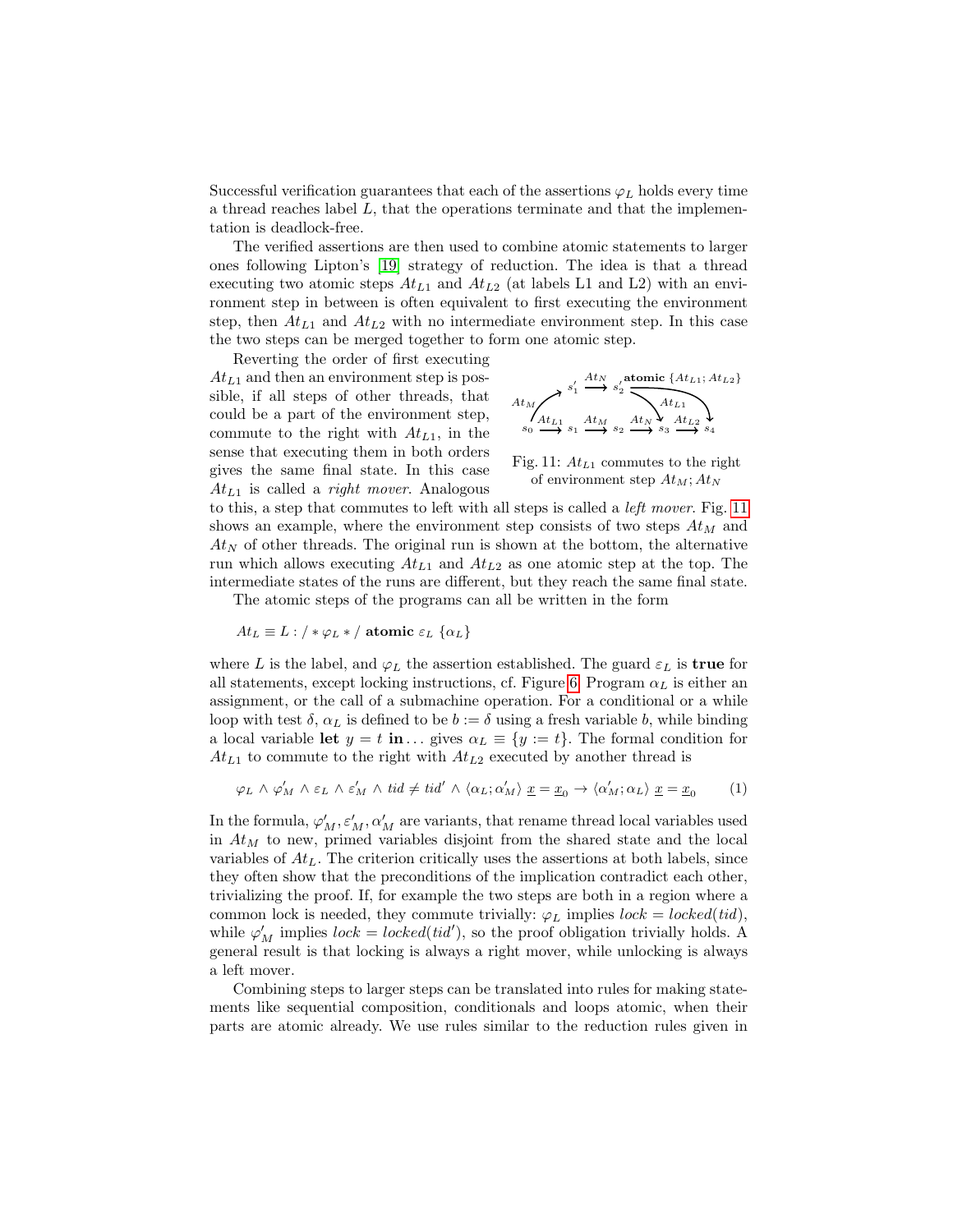[\[10\]](#page-16-11). Iterated application gives larger and larger atomic blocks. Ideally, the final result is that the whole concurrent program of one operation has been combined into a single atomic step. If this is possible, then a linearizability proof becomes trivial, as the linearizability point then simply is the single atomic step.

#### <span id="page-12-0"></span>5.2 Proving the Case Study

The main task for proving the atomicity refinement of the case study is to find assertions, rely conditions and a global invariant that are strong enough to allow atomicity refinement.

The rely conditions are derived from the crucial ideas what data structures are protected from being changed, when thread tid has a certain lock or ownership. This results in the following clauses.

$$
\begin{aligned} \textit{tid} \in OHeaders.\texttt{readers} &\rightarrow \forall \ m. \textit{ Blocks}(m).\texttt{header} = \textit{Blocks}'(m).\texttt{header} \\ \textit{tid} \in OBlocks(m).\texttt{readers} &\rightarrow \textit{Blocks}(m) = \textit{Blocks}'(m) \\ \textit{Lock} = \textit{locked}(\textit{tid}) &\rightarrow \textit{LMap}' = \textit{LMap}(n) \\ \textit{Locks}(n) = \textit{locked}(\textit{tid}) &\rightarrow \textit{LMap}'(n) = \textit{LMap}(n) \\ \textit{Locks}(n) = \textit{locked}(\textit{tid}) \\ &\rightarrow \forall \ m. \textit{ Blocks}(m).\texttt{header} = \texttt{mapped}(n) \leftrightarrow \textit{Blocks}'(m).\texttt{header} = \texttt{mapped}(n) \end{aligned}
$$

The only rely that is somewhat difficult to find is the last one: if a thread locks logical block n, then other threads are not allowed to change the block header to point to or to point away from  $n$ .

The global invariant and the assertions are derived from several sources. First, ownership as used in the interface  $\text{Blocks}_{\text{Owns}}$  has to be compatible with the use of locks.

<span id="page-12-3"></span><span id="page-12-2"></span><span id="page-12-1"></span>

| $OHeaders \subseteq Lock$ .owner                                                       |     |
|----------------------------------------------------------------------------------------|-----|
| $Blocks(m).$ header $\neq \bot$<br>$\forall m.$                                        |     |
| $\rightarrow$ OBlocks(m) $\subset$ Locks(Blocks(m).header.blockno).owner               | (3) |
| $\forall m. \ Blocks(m).$ header = $\bot \rightarrow OBlocks(m) \subseteq Lock$ .owner | (4) |

The invariant [\(2\)](#page-12-1) states that headers are owned only if the lock has been taken. Invariant  $(3)$  states that a mapped physical block m can be owned (and therefore changed) only if the corresponding logical block that is stored in its header is locked. For unmapped blocks property [\(4\)](#page-12-3) states that they can be owned only if WLConc has taken the header lock.

Second, the three global invariants of the sequential code are relevant. Dropping them completely would result in illegal states where e.g. the block mapping is no longer injective. However, the invariants of the sequential verification are only guaranteed to hold in idle states, where no thread is running. So it is necessary to give weaker assertions for intermediate states, that are still sufficient to avoid illegal ones.

For the given case study, it turns out that *lmapblocks* and *injective* are preserved by all steps, but that *blockslmap* does not hold while the headers are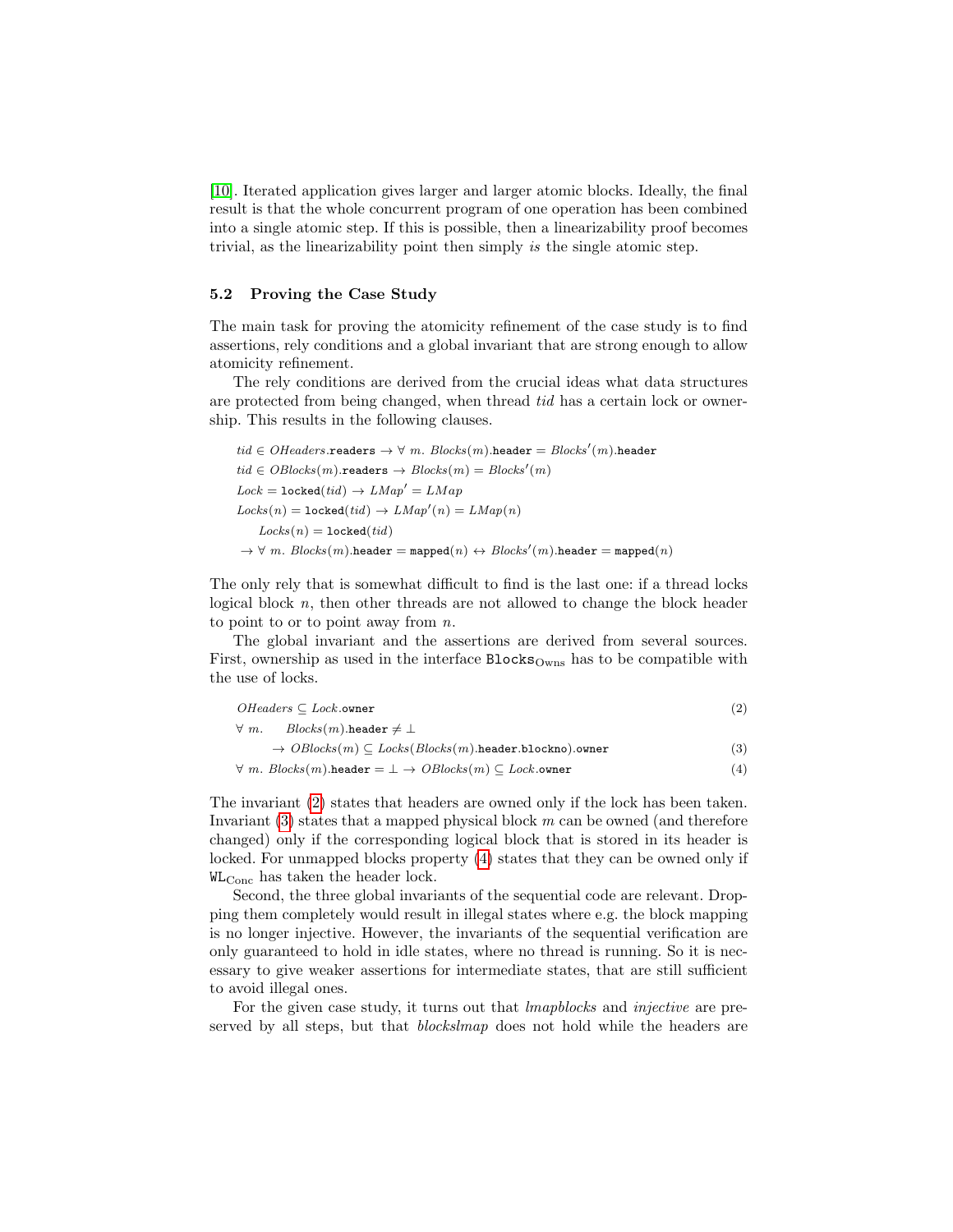locked. As a result the global invariant can include blockslmap(Blocks,  $LMap$ ) only when the headers are currently not owned ( $Oheads = readers(\emptyset)$ ). To establish this assertion, after a step that releases *OHeaders*, assertions have to be given for all labels, where OHeaders is taken. For writing the predicate is violated between line W9 after the header of block pnum has been set to lnum and line W11, where  $LMap(lnum)$  is set to pnum. For all lines in this range blockslmap(Blocks,  $LMap(lnum; pnum)$ ) holds: if  $LMap$  were already updated, then blockslmap would hold. The wear leveling algorithm gives similar assertions for the range WL13-WL15.

Finally, assertions are sometimes necessary for the code after a test or after assignments to a variable. In a purely sequential setting, the test for  $LMap(lnum) \neq$  $\perp$  at R2 ensures that this formula holds, until the subsequent let binding pnum =  $LMap(n)$ .blockno at line R4, which will ensure  $pnum = LMap(lnum)$ .blockno when the variable *pnum* is used later on. However, in the concurrent setting LMap may be assigned by other threads, destroying each of these properties. In the given case, the rely conditions are strong enough to propagate the formulas, so we assert that at line R4 the first formula holds, while for lines R5-R7 the second holds. A number of similar assertions are needed for other local variables.

Proving the rely-guarantee proof obligations for the individual programs requires the main effort in proving the concurrent setting correct. This is in line with case studies we have done for lock-free algorithms [\[28,](#page-17-2)[25,](#page-16-12)[29,](#page-17-3)[27\]](#page-17-4), where proving rely-guarantee assertions caused the main effort too.

After establishing assertions for all program points, the program can then be reduced, combining atomic steps to larger ones. This requires to find out, which steps are left or right movers (or both). The current strategy implemented in KIV does simple syntactic checks to check whether the resulting commutativity requirement [\(1\)](#page-11-1) is trivial: either the accessed variables are disjoint, or the preconditions of the proof obligation trivially reduce to false. Otherwise it is possible to generate proof obligations, by manually asserting that certain steps (identified by their label) are left or right movers (or both).

For the case study, manual specifications of mover types are currently necessary for the atomic calls blocks acquire (right mover) and blocks release (left mover) of  $\texttt{blocks}_{\text{At}}$ . The reader may check, that this trivially implies that the other operations of  $\texttt{blocks}_{\text{At}}$  are left and right movers. After the mover types have been determined, the reduction rules are then applied automatically, to form maximally large atomic blocks.

This immediately results in a single atomic block for **wl\_write** and **wl\_read**. Reducing **wl\_wear\_leveling** creates three atomic blocks. The first ends at the conditional at line WL6 and is a right mover. The second is for the let-block WL7-WL19. The third is for the last two lines WL20-WL21, and is a left mover. The conditional cannot be reduced, since its then-branch requires the lock for block lnum to be free, while the empty else-branch does not have this guard. With the atomic blocks now being much larger than before, it becomes possible to prove much stronger invariants that just hold in between blocks, but did not hold for the original programs. In particular, since all locking and unlocking of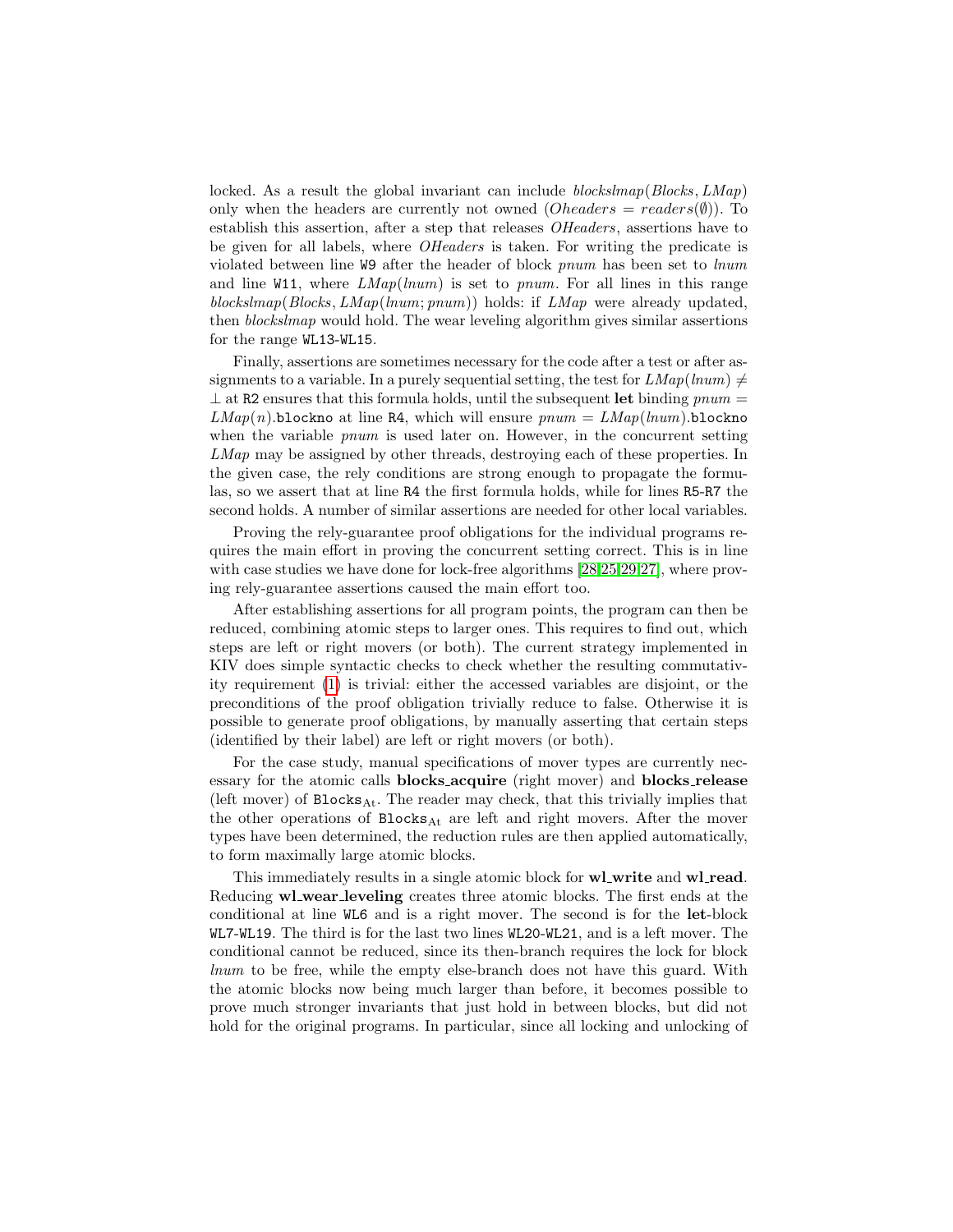blocks is now within atomic regions, the simple invariant that all  $Locks(lnum)$  are always free can be established using another simple rely-guarantee proof. With the new invariant established, another reduction step finds, that the conditional at line WL6 can now be reduced to an atomic block. Together with the initial and the final block being right resp. left movers already, the wear leveling code is combined by another reduction step into a single step. This implies that the concurrent implementation of wear leveling is indeed linearizable and a correct refinement.

# <span id="page-14-0"></span>6 Related Work

Related work on wear leveling and the flash file system we have developed has already been given in [\[23\]](#page-16-6), where the full version of the sequential wear leveling algorithm has been specified.

This paper is based on the PhD of Jörg Pfähler  $[21]$ , where concurrency was added to the full wear leveling algorithm. The full version needs to add ownership annotations and locks to several refinements. This version is now used in our actual flash file system implementation. The PhD also contains extensions that allow verifying crash-safety, which we could not address in this paper.

The flash file system by Damchoom et al. [\[7\]](#page-15-3) has concurrent wear leveling. The synchronization between threads is implicitly performed by the semantics of Event-B models, i.e., an event in an Event-B model is always executed atomically, and not explicitly via locks or other synchronization primitives. This makes the step to actual running code more difficult and less straightforward. The full erase block management used in our flash file system is also more general, because it does not use additional bits of out-of-band data of an erase block.

Verification of concurrent, lock-based systems is of course a very broad topic with lots of important contributions, and the proof techniques we use are from this field. We are not aware of other formal methods that specifically address the question of this paper: how to add concurrency a posteriori to an existing modular, sequential system, without having to prove the system from scratch. Adding concurrency to components of an existing software system to increase efficiency is however a recurring software engineering task that should be supported by formal methods.

Refinement and abstraction of atomicity is quite common for concurrent systems, and many refinement definitions for concurrent systems like [\[1\]](#page-15-4) or [\[20\]](#page-16-14) address refinements of atomicity. The refinement calculus of Back [\[3\]](#page-15-5) uses the opposite direction. It starts out with an atomic program and splits it into smaller actions in refinement steps.

The calculus of atomic actions due to Elmas et al. [\[10\]](#page-16-11) is an extension of Lipton's [\[19\]](#page-16-10) original approach for highly concurrent, linearizable programs. It provides a more incremental verification methodology than the calculus given here for highly concurrent systems and its implementation is better automated. The assertions and invariants are incrementally validated in [\[10\]](#page-16-11), whereas here a rely/guarantee proof is used to validate them before applying any reductions.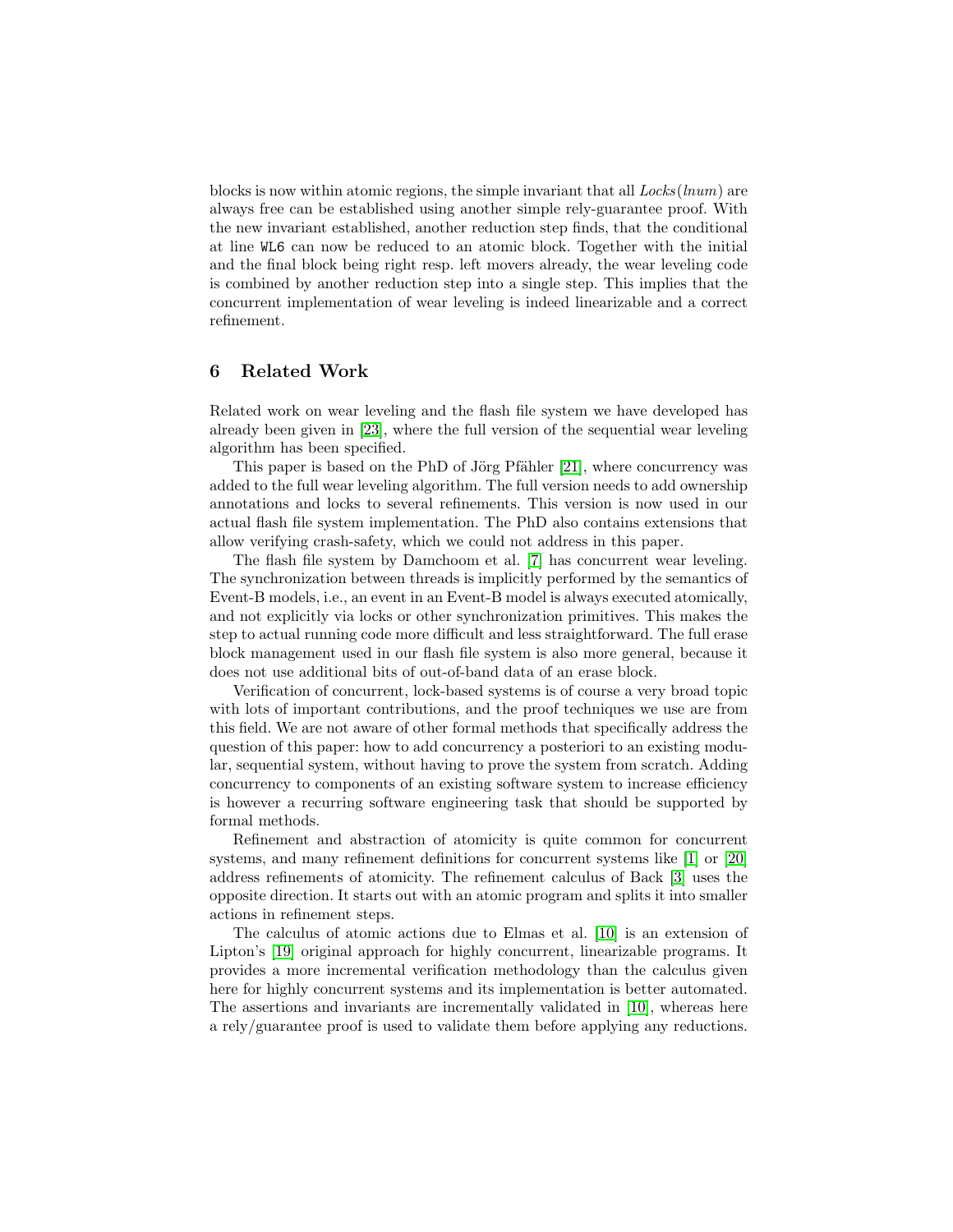The rules of the calculus in [\[10\]](#page-16-11) address partial correctness, so termination would have to be proven differently. Nevertheless, many of the reduction rules given in this paper are directly used in our approach too.

Ownership annotations are used in the C verifier VCC  $[6]$  and Spec#  $[16]$ in order to ensure data-race freedom of the code. They are typically coupled to objects of the programming language, while we decouple the use of ownership from objects. Fractional permissions [\[5\]](#page-15-7) in concurrent versions of separation logics [\[24\]](#page-16-16) serve a similar purpose as ownership. These are for example supported by the C code verifier VeriFast [\[17\]](#page-16-17).

# <span id="page-15-2"></span>7 Conclusion

We have presented an approach for adding concurrency to an existing refinement tower. The given approach allows to add concurrency by enhancing some of the components of the refinement tower. Abstract interfaces are extended with acquire and release operations, that specify allowed concurrency. In our case study concurrent writes on different blocks are possible, while concurrent writes on the same block are disallowed. Concurrent code using these interfaces is then possible, that enhances the existing sequential code with suitable locking strategies. We have evaluated this strategy of "shifting parts of the refinement" tower by making wear-leveling concurrent in the Flashix file system. Specifications using the same concept have been defined for concurrent garbage collection, with executable code already running. Verification is work in progress. We also work on a allowing concurrent calls for POSIX file system operations.

### References

- <span id="page-15-4"></span>1. M. Abadi and L. Lamport. The existence of refinement mappings. Theoretical Computer Science, 2:253–284, May 1991. Also appeared as SRC Research Report 29.
- <span id="page-15-0"></span>2. Jean-Raymond Abrial. Modeling in Event-B - System and Software Engineering. Cambridge University Press, 2010.
- <span id="page-15-5"></span>3. R.J. Back. A Method for Refining Atomicity in Parallel Algorithms. In International Conference on Parallel Architectures and Languages Europe, pages 199–216. Springer, 1989.
- <span id="page-15-1"></span>4. E. Börger and R. F. Stärk. Abstract State Machines  $- A$  Method for High-Level System Design and Analysis. Springer, 2003.
- <span id="page-15-7"></span>5. J. Boyland. Checking Interference with Fractional Permissions. In International Static Analysis Symposium, pages 55–72. Springer, 2003.
- <span id="page-15-6"></span>6. E. Cohen, M. Dahlweid, M. Hillebrand, D. Leinenbach, M. Moskal, T. Santen, W. Schulte, and S. Tobies. VCC: A Practical System for Verifying Concurrent C. In International Conference on Theorem Proving in Higher Order Logics, pages 23–42. Springer, 2009.
- <span id="page-15-3"></span>7. K. Damchoom and M. Butler. Applying Event and Machine Decomposition to a Flash-Based Filestore in Event-B. In Proc. of the Brazilian Symposium on Formal Methods (SBMF), volume 5902 of LNCS, pages 134–152. Springer, 2009.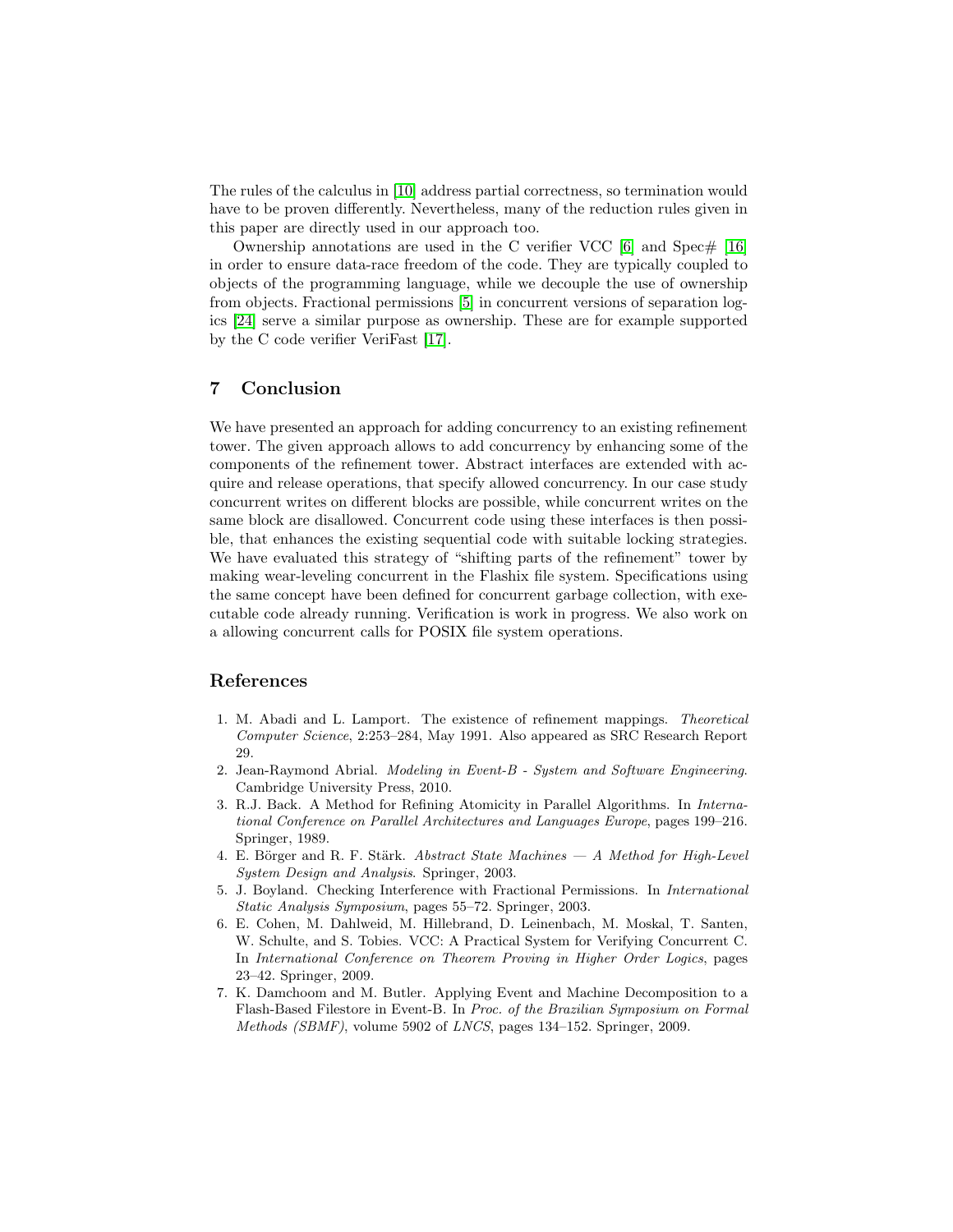- <span id="page-16-1"></span>8. W. de Roever and K. Engelhardt. Data Refinement: Model-Oriented Proof Methods and their Comparison, volume 47 of Cambridge Tracts in Theoretical Computer Science. Cambridge University Press, 1998.
- <span id="page-16-2"></span>9. J. Derrick and E. Boiten. Refinement in Z and in Object-Z : Foundations and Advanced Applications. FACIT. Springer, 2001. second, revised edition 2014.
- <span id="page-16-11"></span>10. T. Elmas, S. Qadeer, and S. Tasiran. A Calculus of Atomic Actions. In Proceeding POPL 2009, pages 2–15. ACM, ACM, 2009.
- <span id="page-16-7"></span>11. G. Ernst, J. Pfähler, G. Schellhorn, D. Haneberg, and W. Reif. KIV - Overview and VerifyThis Competition. Software Tools for Techn. Transfer, 17(6):677–694, 2015.
- <span id="page-16-3"></span>12. G. Ernst, J. Pfähler, G. Schellhorn, and W. Reif. Inside a Verified Flash File System: Transactions & Garbage Collection. In Proc. of Verified Software: Theories, Tools, Experiments (VSTTE), volume 9593 of LNCS, pages 73–93. Springer, 2015.
- <span id="page-16-4"></span>13. G. Ernst, J. Pfähler, G. Schellhorn, and W. Reif. Modular, Crash-Safe Refinement for ASMs with Submachines. Science of Computer Programming (SCP), 2016.
- <span id="page-16-0"></span>14. J. He, C. A. R. Hoare, and J. W. Sanders. Data refinement refined. In Proc. of the European symposium on programming on ESOP 86, pages 187–196. Springer-Verlag New York, Inc., 1986.
- <span id="page-16-9"></span>15. M.P. Herlihy and J.M. Wing. Linearizability: A Correctness Condition for Concurrent Objects. ACM Transactions on Programming Languages and Systems  $(TOPLAS)$ , 12(3):463-492, 1990.
- <span id="page-16-15"></span>16. B. Jacobs, K.R.M. Leino, F. Piessens, and W. Schulte. Safe Concurrency for Aggregate Objects with Invariants. In Software Engineering and Formal Methods (SEFM) 2005, pages 137–146. IEEE, 2005.
- <span id="page-16-17"></span>17. B. Jacobs, J. Smans, P. Philippaerts, F. Vogels, W. Penninckx, and F. Piessens. VeriFast: A Powerful, Sound, Predictable, Fast Verifier for C and Java. NASA Formal Methods, 6617:41–55, 2011.
- <span id="page-16-8"></span>18. KIV proofs for wear leveling, 2020. URL: [https://kiv.isse.de/projects/](https://kiv.isse.de/projects/WearLeveling.html) [WearLeveling.html](https://kiv.isse.de/projects/WearLeveling.html).
- <span id="page-16-10"></span>19. R. J. Lipton. Reduction: A Method of Proving Properties of Parallel Programs. Communications of the ACM, 18(12):717–721, 1975.
- <span id="page-16-14"></span>20. N. Lynch and F. Vaandrager. Forward and Backward Simulations – Part I: Untimed systems. Information and Computation, 121(2):214–233, September 1995. also: Technical Memo MIT/LCS/TM-486.b, Laboratory for Computer Science, MIT.
- <span id="page-16-13"></span>21. J. Pfähler. A Modular Verification Methodology for Caching and Lock-Based Concurrency in File Systems. PhD thesis, Universität Augsburg, Fakultät für Informatik, 2018. URL: [https://opus.bibliothek.uni-augsburg.de/opus4/](https://opus.bibliothek.uni-augsburg.de/opus4/frontdoor/index/index/docId/41890) [frontdoor/index/index/docId/41890](https://opus.bibliothek.uni-augsburg.de/opus4/frontdoor/index/index/docId/41890).
- <span id="page-16-5"></span>22. J. Pfähler, G. Ernst, S. Bodenmüller, G. Schellhorn, and W. Reif. Modular Verification of Order-Preserving Write-Back Caches. In IFM: 13th International Conference, 2017, Proceedings, pages 375–390. Springer, 2017.
- <span id="page-16-6"></span>23. J. Pfähler, G. Ernst, G. Schellhorn, D. Haneberg, and W. Reif. Formal specification of an Erase Block Management Layer for Flash Memory. In Haifa Verification Conference (HVC), volume 8244 of LNCS, pages 214–229. Springer, 2013.
- <span id="page-16-16"></span>24. J.C. Reynolds. Separation Logic: A Logic for Shared Mutable Data Structures. In Logic in Computer Science, 2002. Proceedings. 17th Annual IEEE Symposium on, pages 55–74. IEEE, 2002.
- <span id="page-16-12"></span>25. G. Schellhorn, J. Derrick, and H. Wehrheim. A sound and complete proof technique for linearizability of concurrent data structures. ACM Trans. Comput. Logic, 15(4):31:1–31:37, 2014.